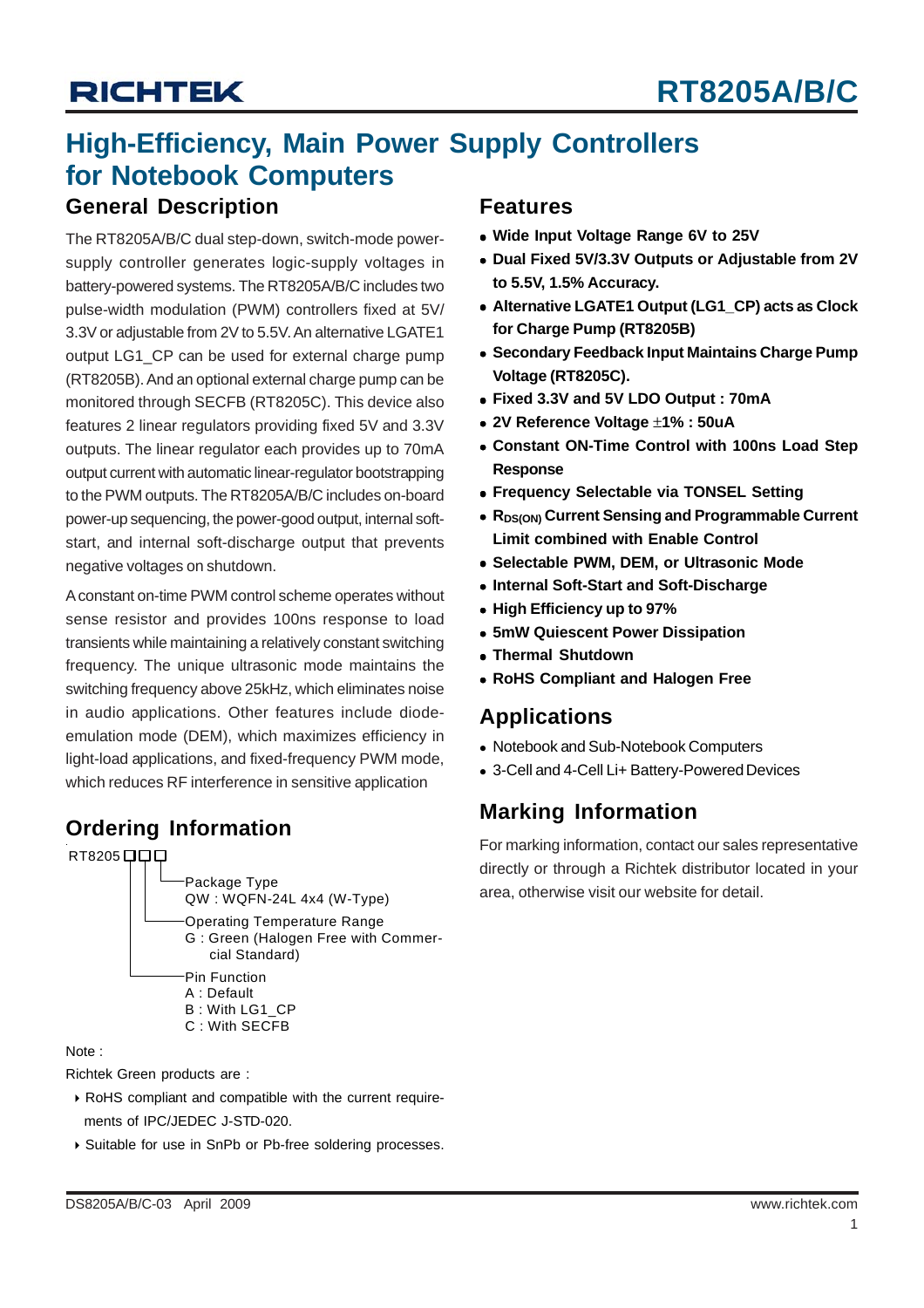

### **Pin Configurations**

(TOP VIEW)



### **Typical Application Circuit**

For Fixed Voltage Regulator



2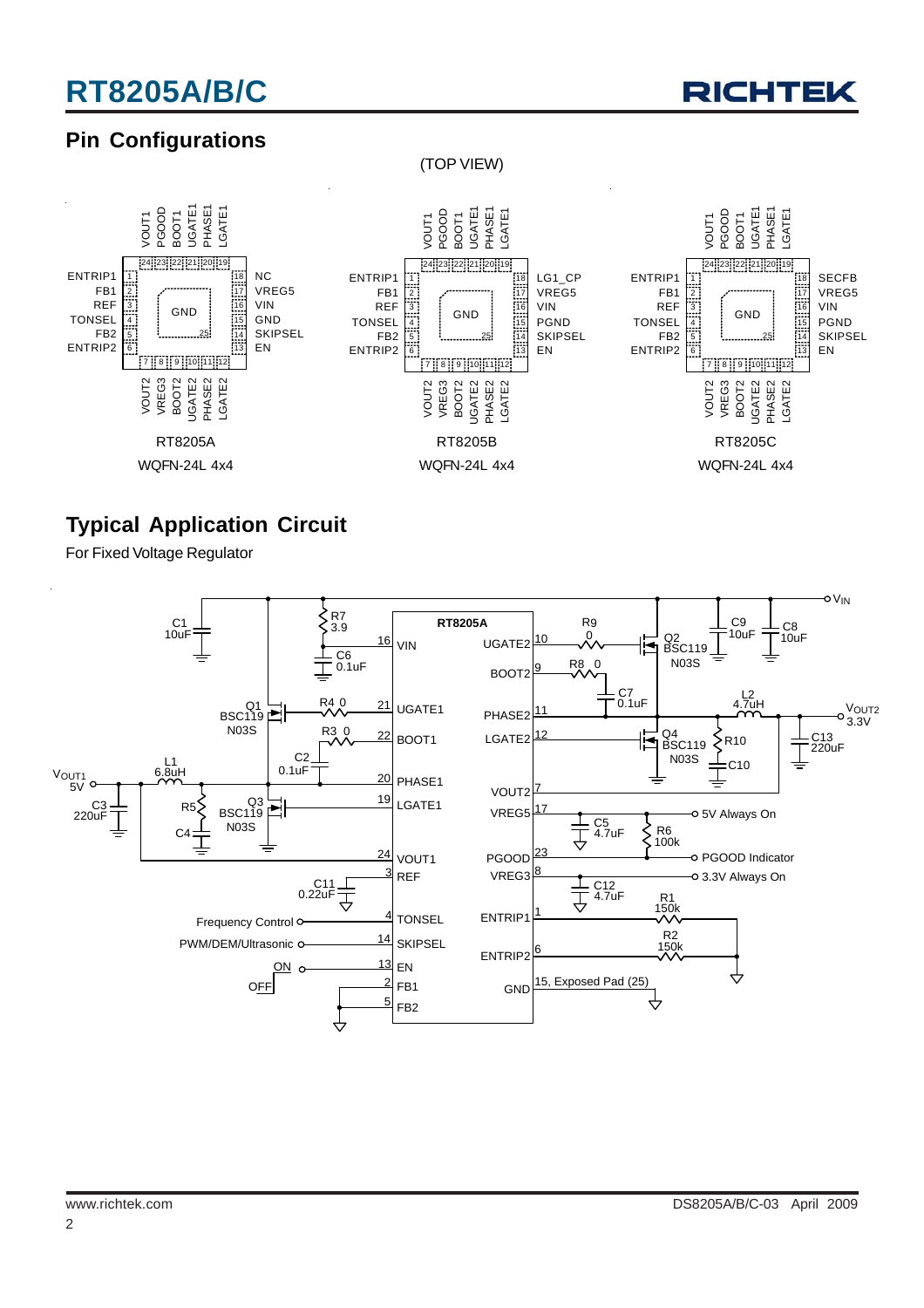## **RT8205A/B/C**

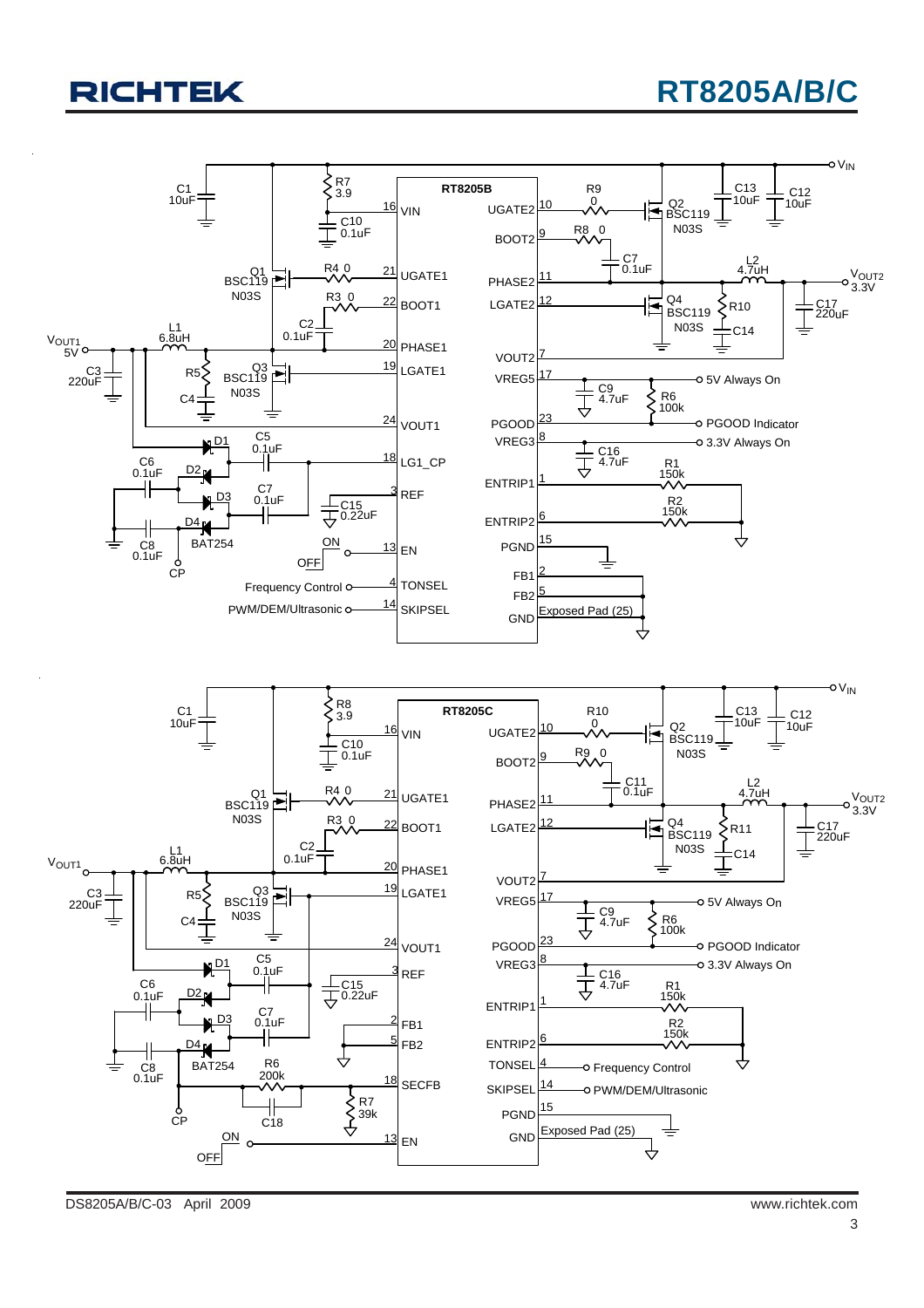

#### For Adjustable Voltage Regulator

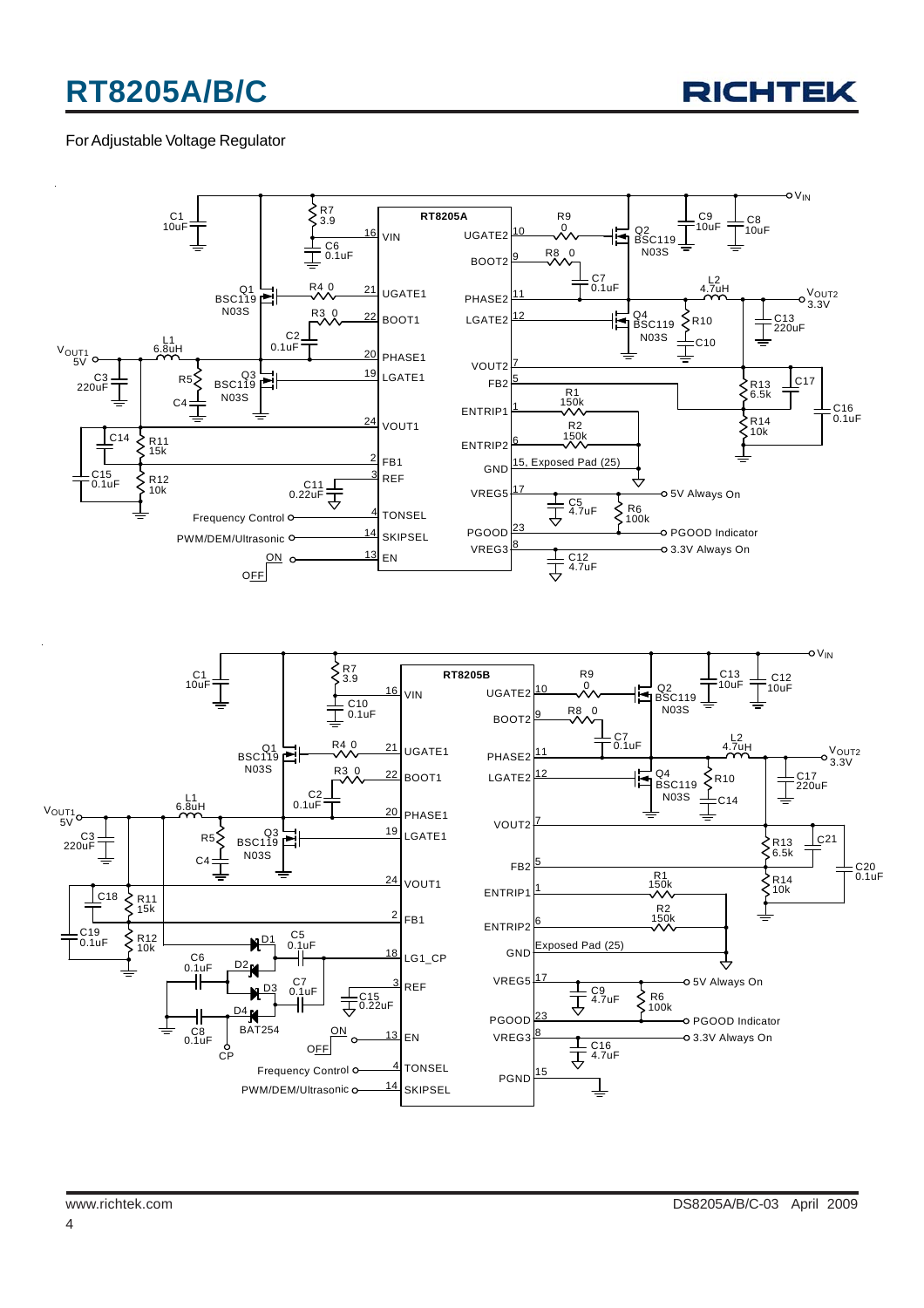## **RT8205A/B/C**

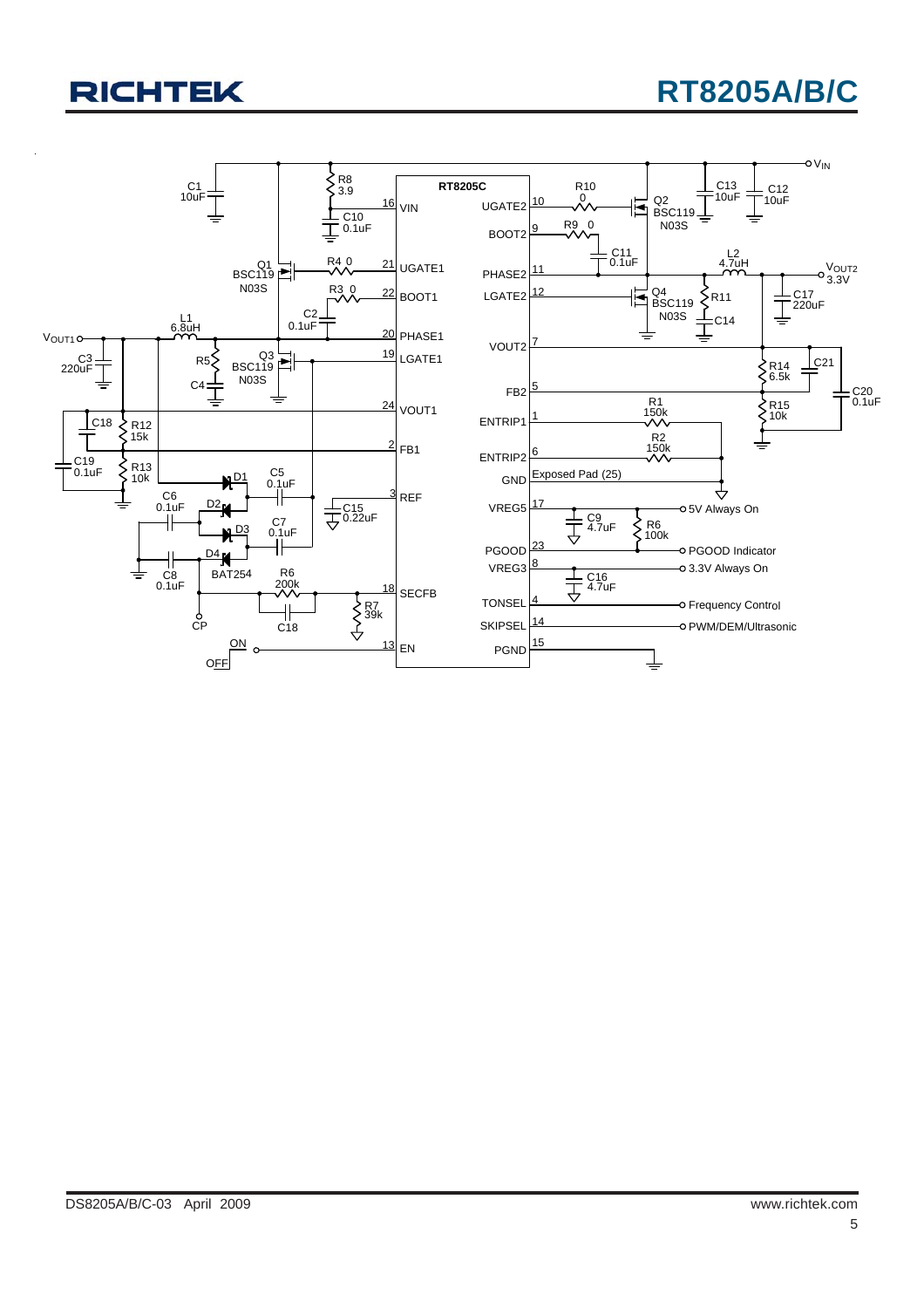

### **Function Block Diagram**

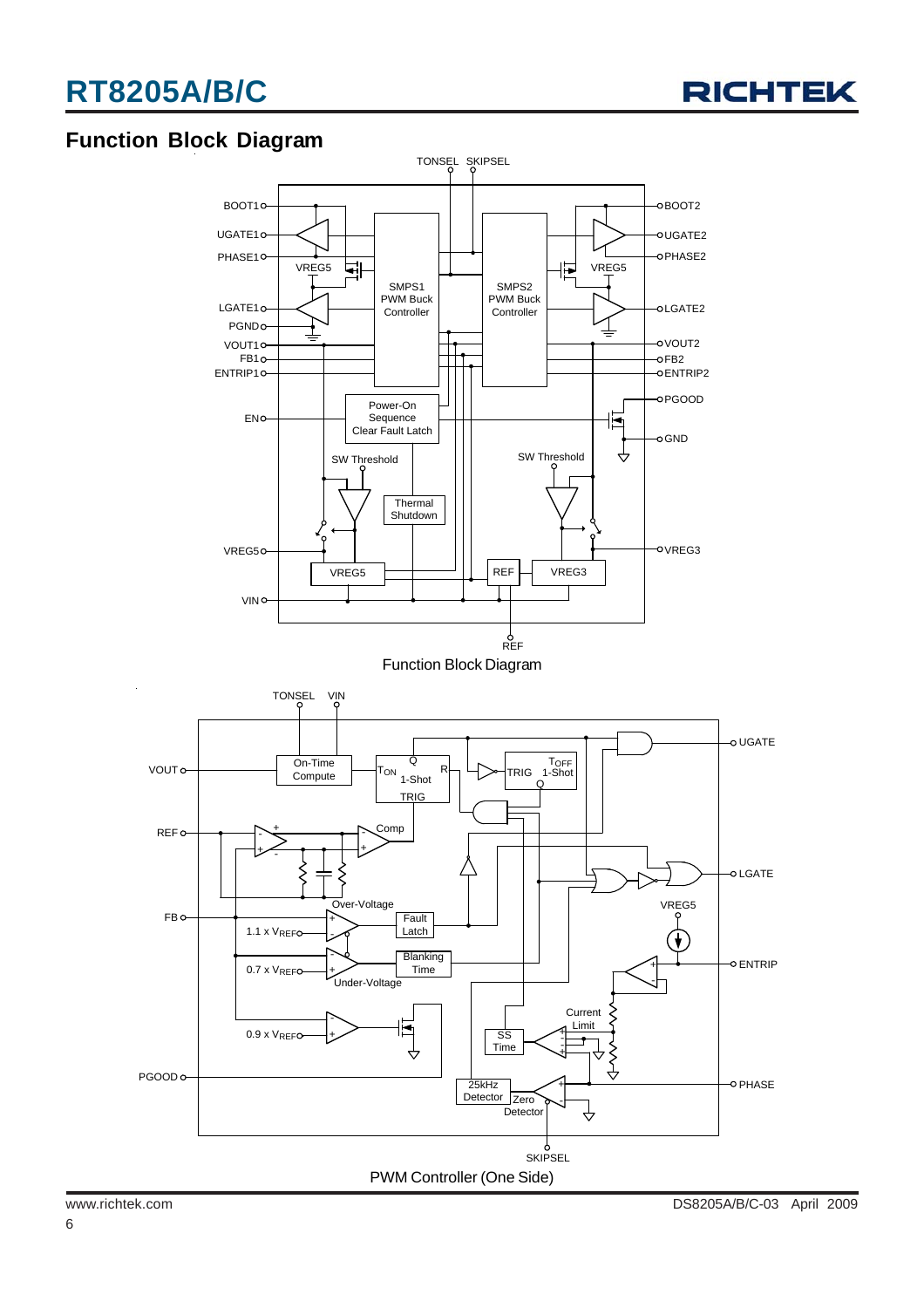### **Functional Pin Description**

#### **ENTRIP1 (Pin 1)**

Channel 1 enable and Current Limit setting Input. Connect resistor to GND to set the threshold for channel 1 synchronous  $R_{DS(ON)}$  sense. The GND-PHASE1 currentlimit threshold is 1/10th the voltage seen at ENTRIP1 over a 0.5V to 2V range. There is an internal 10uA current source from VREG5 to ENTRIP1. The logic current limit threshold is default to 200mV value if ENTRIP1 is higher than VREG5-1V.

#### **FB1 (Pin 2)**

SMPS1 Feedback Input. Connect FB1 to VREG5 or GND for fixed 5V operation. Or connect FB1 to a resistive voltagedivider from VOUT1 to GND to adjust output from 2V to 5.5V.

#### **REF (Pin 3)**

2V Reference Output. Bypass to GND with a 0.22uF capacitor. REF can source up to 50uA for external loads. Loading REF degrades FBx and output accuracy according to the REF load-regulation error.

#### **TONSEL (Pin 4)**

Frequency Selectable Input for VOUT1/VOUT2 respectively.

400kHz/500kHz : Connect to VREG5 or VREG3

300kHz/375kHz : Connect to REF

200kHz/250kHz : Connect to GND

#### **FB2 (Pin 5)**

SMPS2 Feedback Input. Connect FB2 to VREG5 or GND for fixed 3.3V operation. Or connect FB2 to a resistive voltage-divider from VOUT2 to GND to adjust output from 2V to 5.5V.

#### **ENTRIP2 (Pin 6)**

Channel 2 enable and Current Limit setting Input. Connect resistor to GND to set the threshold for channel 2 synchronous  $R_{DS(ON)}$  sense. The GND-PHASE2 currentlimit threshold is 1/10th the voltage seen at ENTRIP2 over a 0.5V to 2V range. There is an internal 10uA current source from VREG5 to ENTRIP2. The logic current limit threshold is default to 200mV value if ENTRIP2 is higher than VREG5-1V.

#### **VOUT2 (Pin 7)**

SMPS2 Output Voltage-Sense Input. Connect to the SMPS2 output. VOUT2 is an input to the on-time oneshot circuit. It also serves as the SMPS2 feedback input in fixed-voltage mode.

#### **VREG3 (Pin 8)**

3.3V Linear Regulator Output.

#### **BOOT2 (Pin 9)**

Boost Flying Capacitor Connection for SMPS2. Connect to an external capacitor according to the typical application circuits.

#### **UGATE2 (Pin 10)**

High-Side MOSFET Floating Gate-Driver Output for SMPS2. UGATE2 swings between PHASE2 and BOOT2.

#### **PHASE2 (Pin 11)**

Inductor Connection for SMPS2. PHASE2 is the internal lower supply rail for the UGATE2 high-side gate driver. PHASE2 is also the current-sense input for the SMPS2.

#### **LGATE2 (Pin 12)**

SMPS2 Synchronous-Rectifier Gate-Drive Output. LGATE2 swings between GND and VREG5.

#### **EN (Pin 13)**

Master Enable Input. The REF/VREG5/VREG3 are enabled if it is within logic high level and disable if it is less than the logic low level.

#### **SKIPSEL (Pin 14)**

Operation Mode Selectable Input. Ultrasonic Mode : Connect to VREG5 or VREG3 Diode Emulation Mode : Connect to REF PWM Mode : Connect to GND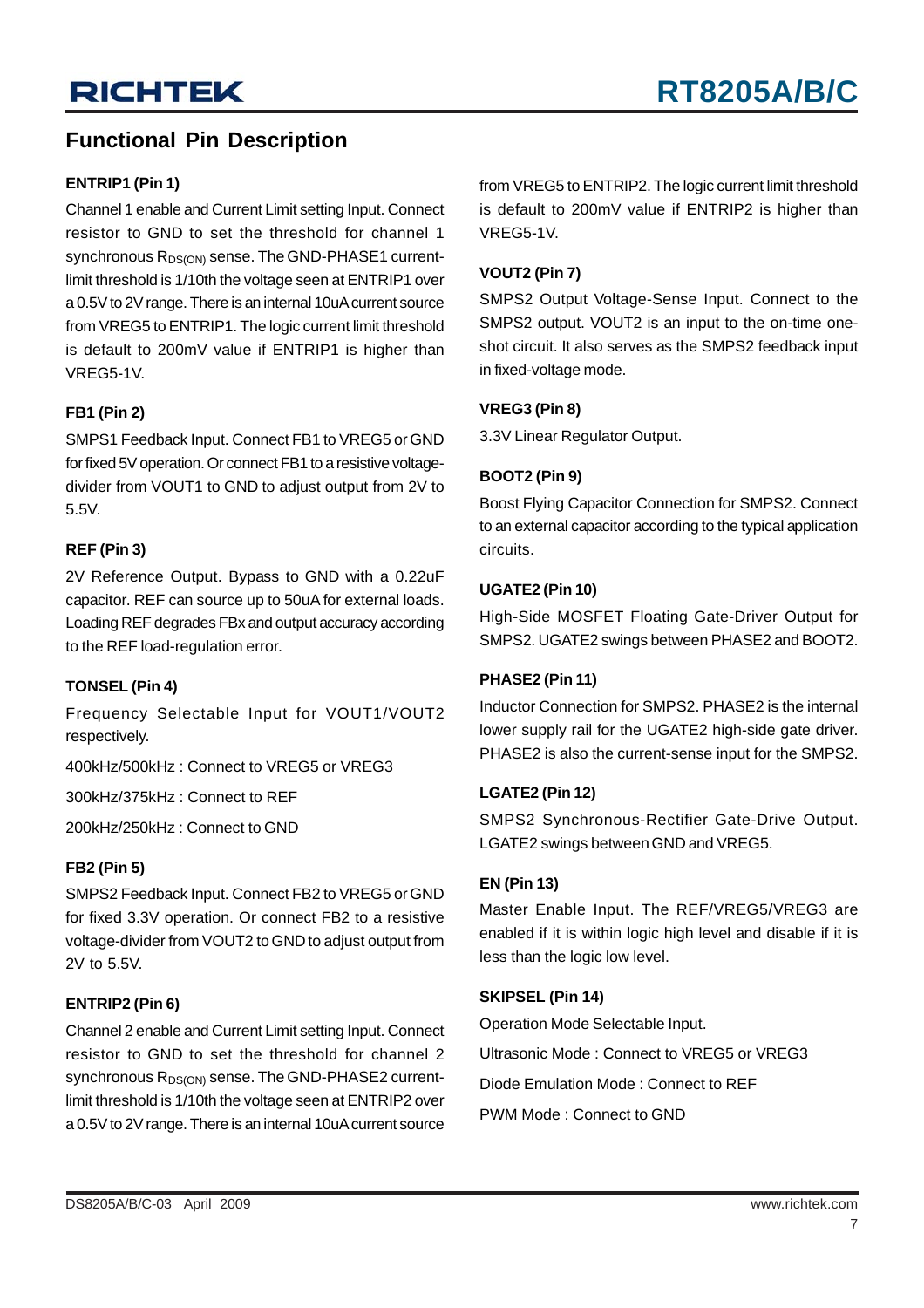

#### **GND [Pin 15 (RT8205A), Exposed Pad (25)]**

Analog Ground for SMPS controller. The exposed pad must be soldered to a large PCB and connected to GND for maximum power dissipation.

#### **PGND (Pin 15) (RT8205B/C)**

Power Ground for SMPS controller. Connect PGND externally to the underside of the exposed pad.

#### **VIN (Pin 16)**

High Voltage Power Supply Input for 5V/3.3V LDO and Feed-forward ON-Time circuitry.

#### **VREG5 (Pin 17)**

5V Linear Regulator Output.VREG5 is also the supply voltage for the low-side MOSFET driver and analog supply voltage for the device.

#### **NC (Pin 18) (RT8205A)**

No Internal Connection.

#### **LG1\_CP (Pin 18) (RT8205B)**

Alternative LGATE1 Output for 14V charge pump.

#### **SECFB (Pin 18) (RT8205C)**

The SECFB is used to monitor the optional external 14V charge pump. Connect a resistive voltage-divider from 14V charge pump output to GND to detect the output. If SECFB drops below the threshold voltage, LGATE1 turns on for 300ns (typ.). This will refresh the external charge pump driven by LGATE1 without over-discharging the output voltage.

#### **LGATE1 (Pin 19)**

SMPS1 Synchronous-Rectifier Gate-Drive Output. LGATE1 swings between GND and VREG5.

#### **PHASE1 (Pin 20)**

Inductor Connection for SMPS1. PHASE1 is the internal lower supply rail for the UGATE1 high-side gate driver. PHASE1 is also the current-sense input for the SMPS1.

#### **UGATE1 (Pin 21)**

High-Side MOSFET Floating Gate-Driver Output for SMPS1. UGATE1 swings between PHASE1 and BOOT1.

#### **BOOT1 (Pin 22)**

Boost Flying Capacitor Connection for SMPS1. Connect to an external capacitor according to the typical application circuits.

#### **PGOOD (Pin 23)**

Power Good Output for channel 1 and channel 2. (Logical AND)

#### **VOUT1 (Pin 24)**

SMPS1 Output Voltage-Sense Input. Connect to the SMPS1 output. VOUT1 is an input to the on-time oneshot circuit. It also serves as the SMPS1 feedback input in fixed-voltage mode.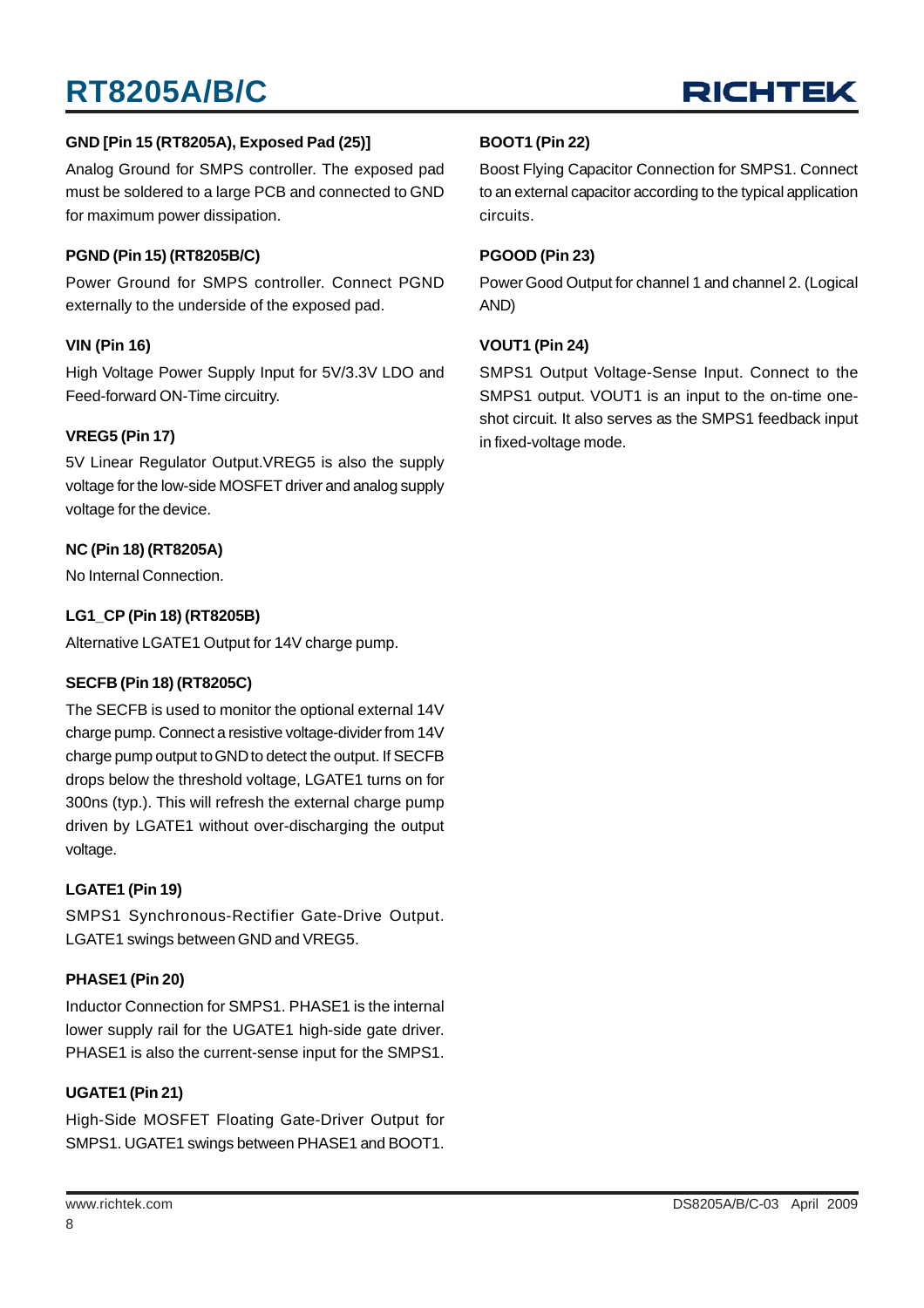### **Absolute Maximum Ratings** (Note 1)

| • PHASEx to GND                                |  |
|------------------------------------------------|--|
|                                                |  |
|                                                |  |
|                                                |  |
|                                                |  |
|                                                |  |
| • UGATEx to PHASEx                             |  |
|                                                |  |
|                                                |  |
| • LGATEx to GND                                |  |
|                                                |  |
|                                                |  |
| • Power Dissipation, $P_D @ T_A = 25^{\circ}C$ |  |
|                                                |  |
| • Package Thermal Resistance (Note 4)          |  |
|                                                |  |
|                                                |  |
|                                                |  |
|                                                |  |
|                                                |  |
| • ESD Susceptibility (Note 2)                  |  |
|                                                |  |
|                                                |  |

#### **Recommended Operating Conditions**  $(Note 3)$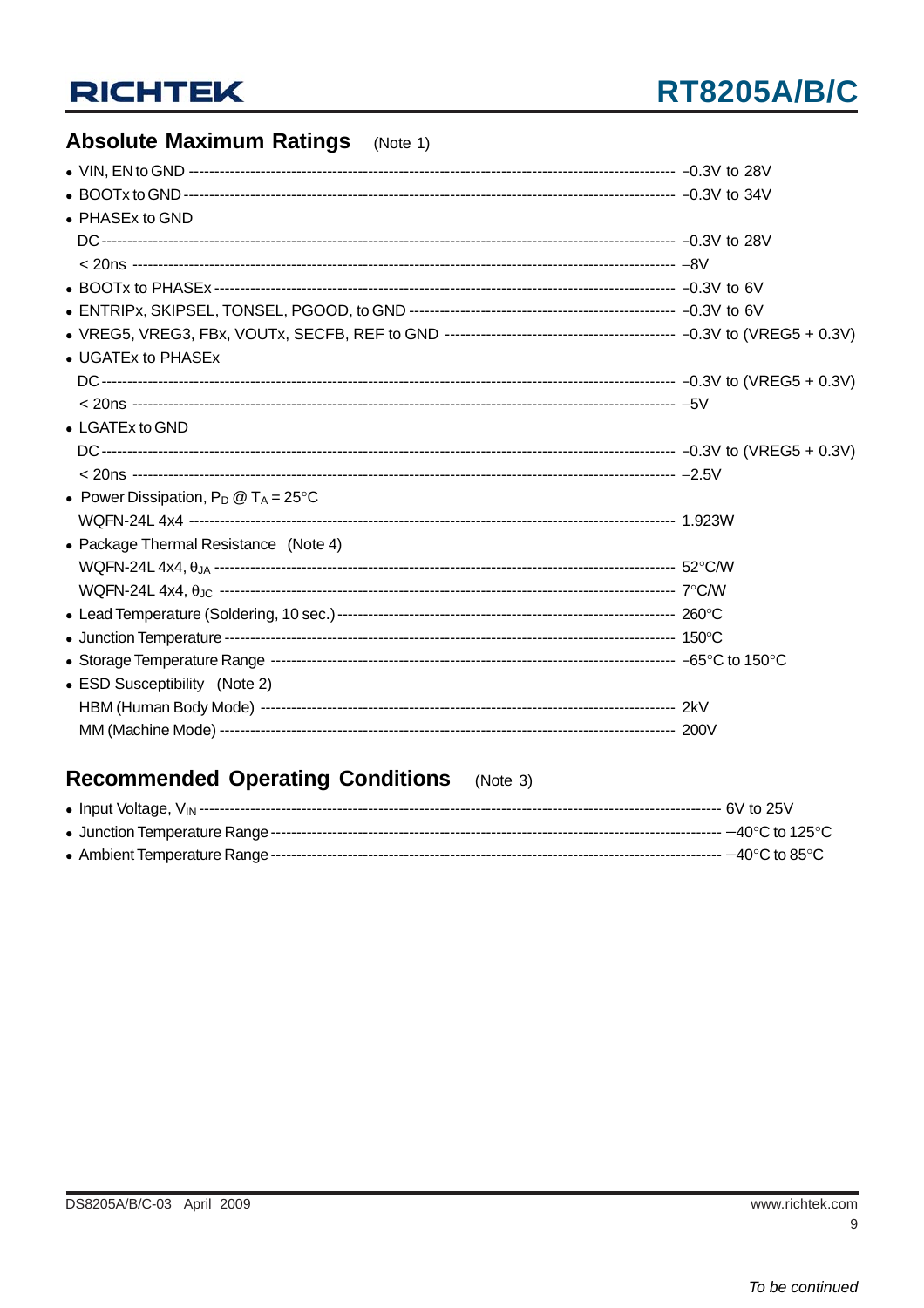

### **Electrical Characteristics**

( $V_{IN}$  = 12V, EN = 5V, ENTRIP1 = ENTRIP2 = 2V, No Load on VREG5, VREG3, VOUT1, VOUT2 and REF, T<sub>A</sub> = 25°C, unless otherwise specified)

| <b>Parameter</b>                                         | Symbol              |                                                                         | <b>Conditions</b>                    | Min        | <b>Typ</b>        | Max                      | Unit   |
|----------------------------------------------------------|---------------------|-------------------------------------------------------------------------|--------------------------------------|------------|-------------------|--------------------------|--------|
| <b>Input Supply</b>                                      |                     |                                                                         |                                      |            |                   |                          |        |
| <b>VIN Standby Supply</b><br>Current                     | VIN_SBY             | $EN = 5V$                                                               | $V_{IN}$ = 6V to 25V, Both SMPS Off, |            |                   | $\overline{\phantom{a}}$ | uA     |
| VIN Shutdown Supply<br>Current                           | VIN_SHDH            | $V_{IN}$ = 6V to 25V, ENTRIPx = EN = GND                                |                                      | --         | 20                | 40                       | uA     |
| Quiescent Power                                          |                     |                                                                         | Both SMPSs On, FBx = SKIPSEL = REF   | --         | 5                 | $\overline{7}$           | mW     |
| Consumption                                              |                     | $V_{\text{OUT1}} = 5.3 \text{V}, \text{V}_{\text{OUT2}} = 3.5 \text{V}$ | (Note 5)                             |            |                   |                          |        |
| <b>SMPS Output and FB Voltage</b>                        |                     |                                                                         |                                      |            |                   |                          |        |
| VOUT1 Output Voltage in<br><b>Fixed Mode</b>             | V <sub>OUT1</sub>   | $V_{IN}$ = 6V to 25V, FB1= GND or 5V,<br>SKIPSEL = GND                  |                                      | 4.975      | 5.05              | 5.125                    | V      |
| VOUT2 Output Voltage in<br><b>Fixed Mode</b>             | V <sub>OUT2</sub>   | $V_{IN}$ = 6V to 25V, FB2 = GND or 5V,<br>SKIPSEL = GND                 |                                      | 3.285      | 3.33              | 3.375                    | V      |
| FBx in Output Adjustable<br>Mode                         | <b>FBx</b>          | $V_{IN}$ = 6V to 25V                                                    |                                      | 1.975      | $\overline{2}$    | 2.025                    | V      |
| <b>SECFB Voltage</b>                                     | <b>SECFB</b>        | $V_{1N}$ = 6V to 25V (RT8205C)                                          |                                      | 1.92       | $\overline{2}$    | 2.08                     | V      |
| Output Voltage Adjust<br>Range                           | <b>VOUTX</b>        | SMPS1, SMPS2                                                            |                                      | 2          | -                 | 5.5                      | V      |
| FBx Adjustable-mode<br><b>Threshold Voltage</b>          |                     | Fixed or Adj-Mode comparator threshold                                  |                                      |            | 0.4               | 0.55                     | V      |
|                                                          |                     | Either SMPS, SKIPSEL = GND, 0 to 5A                                     |                                      |            | $-0.1$            | $- -$                    | $\%$   |
| DC Load Regulation                                       | <b>VLOAD</b>        | Either SMPS, SKIPSEL = VREG5, 0 to 5A                                   |                                      | $\sim$ $-$ | $-1.7$            | $\sim$ $-$               | %      |
|                                                          |                     | Either SMPS, SKIPSEL = REF, 0 to 5A                                     |                                      |            | $-1.5$            | $\sim$ $-$               | %      |
| Line Regulation                                          | <b>VLINE</b>        | Either SMPS, $V_{IN} = 6V$ to 25V                                       | --                                   | 0.005      | --                | %N                       |        |
| On Time                                                  |                     |                                                                         |                                      |            |                   |                          |        |
|                                                          |                     | TONSEL = GND                                                            | $V$ OUT <sub>1</sub> = 5.05 $V$      | 1895       | 2105              | 2315                     |        |
|                                                          |                     |                                                                         | $V_{\text{OUT2}} = 3.33V$            | 999        | 1110              | 1221                     |        |
| On-Time Pulse Width                                      |                     | TONSEL = REF                                                            | $V_{\text{OUT1}} = 5.05V$            | 1227       | 1403              | 1579                     |        |
|                                                          | t <sub>UGATEx</sub> |                                                                         | $V$ OUT2 = $3.33V$                   | 647        | 740               | 833                      |        |
|                                                          |                     |                                                                         | $V_{OUT1} = 5.05V$                   | 895        | 1052              | 1209                     |        |
|                                                          |                     | $TONSEL = VREG5$                                                        | $V_{\text{OUT2}} = 3.33V$            | 475        | 555               | 635                      |        |
| Minimum Off-Time                                         | <b>t</b> LGATEx     |                                                                         |                                      | 200        | 300               | 400                      | ns     |
| <b>Ultrasonic Mode</b>                                   |                     | $SKIPSEL = VREG5$ or $VREG3$                                            |                                      |            | 33                | $\overline{\phantom{m}}$ | kHz    |
| Frequency                                                |                     |                                                                         |                                      | 25         |                   |                          |        |
| <b>Soft Start</b>                                        |                     |                                                                         |                                      |            |                   |                          |        |
| Soft-Start Time                                          | $t_{SSx}$           | Zero to Full Limit from ENTRIPx Enable                                  |                                      |            | $\overline{2}$    | --                       | ms     |
| <b>Current Sense</b>                                     |                     |                                                                         |                                      |            |                   |                          |        |
| <b>Current Limit Threshold</b><br>(Default)              |                     | $V_{ENTRIPx}$ = VREG5, GND-PHASEx                                       |                                      |            | 200               | 220                      | mV     |
| <b>ENTRIPx Source Current</b>                            | <b>ENTRIPX</b>      | $V_{ENTRIPx} = 0.9V$                                                    |                                      | 9.4        | 10                | 10.6                     | uA     |
| <b>ENTRIPx Current</b><br><b>Temperature Coefficient</b> | <b>TCIENTRIPX</b>   |                                                                         |                                      | --         | 1600              | $\sim$ $-$               | PPM/°C |
| <b>ENTRIPx Adjustment</b><br>Range                       |                     | $V_{ENTRIPx} = I_{ENTRIPx} \times R_{ENTRIPx}$                          |                                      | 0.5        | $\qquad \qquad -$ | $\overline{2}$           | V      |

*To be continued*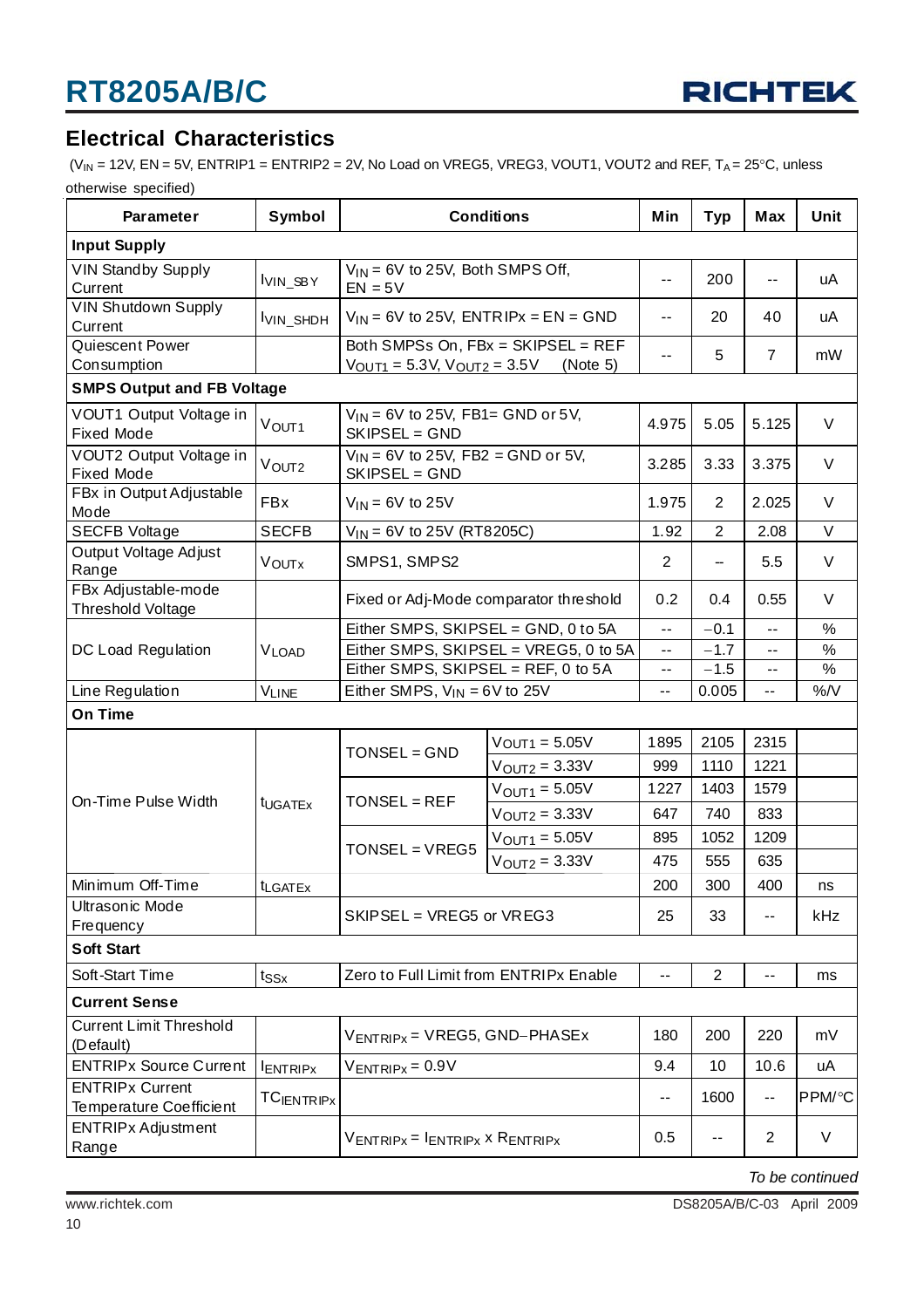## **RT8205A/B/C**

| Parameter                                                 | <b>Symbol</b>         | <b>Conditions</b>                                                              | Min                        | <b>Typ</b>     | Max  | Unit              |
|-----------------------------------------------------------|-----------------------|--------------------------------------------------------------------------------|----------------------------|----------------|------|-------------------|
|                                                           |                       | $V_{ENTRIPx} = 0.5V$                                                           | 40                         | 50             | 60   | mV                |
| <b>Current-Limit Threshold</b>                            |                       | $GND-PHASEx$ VENTRIPx = 1V                                                     | 90                         | 100            | 110  | mV                |
|                                                           |                       | $V_{ENTRIPx} = 2V$                                                             | 180                        | 200            | 220  | mV                |
| Zero-Current Threshold                                    |                       | SKIPSEL = VREG5 or REF,<br>GND-PHASEx                                          | $- -$                      | 3              |      | mV                |
| <b>Internal Regulator and Reference</b>                   |                       |                                                                                |                            |                |      |                   |
| <b>VREG5 Output Voltage</b>                               | V <sub>VREG5</sub>    | $V$ OUT1 = GND, 6V < $V$ IN < 25V,<br>$0 < I_{VREG5} < 70mA$                   | 4.8                        | 5              | 5.2  | V                 |
| <b>VREG3 Output Voltage</b>                               | V <sub>VREG3</sub>    | $V_{OUT2} = GND$ , $6V < V_{IN} < 25V$ ,<br>$0 < I_{VREG3} < 70mA$             | 3.2                        | 3.33           | 3.46 | V                 |
| <b>VREG5 Short Current</b>                                | <b>VREG5</b>          | $VREG5 = GND$ , $V_{OUT1} = GND$                                               | --                         | 175            | 275  | mA                |
| <b>VREG3 Short Current</b>                                | lvREG3                | $VREG3 = GND$ , $V_{OUT2} = GND$                                               | --                         | 175            | 275  | mA                |
| <b>VREG5 Switchover Threshold</b><br>to V <sub>OUT1</sub> |                       | Rising Edge at V <sub>OUT1</sub> Regulation<br>Point                           | 4.53                       | 4.66           | 4.79 | V                 |
| <b>VREG3 Switchover Threshold</b><br>to V <sub>OUT2</sub> |                       | Rising Edge at VOUT2 Regulation<br>Point                                       | 2.96                       | 3.06           | 3.16 | V                 |
| <b>VREGx Switchover Equivalent</b><br>Resistance          | $R_{SW}$              | VREGx to V <sub>OUTx</sub> , 10mA                                              | $- -$                      | 1.5            | 3    | $\Omega$          |
| <b>REF Output Voltage</b>                                 | <b>VREF</b>           | No External Load                                                               | 1.98                       | $\overline{2}$ | 2.02 | V                 |
| <b>REF Load Regulation</b>                                |                       | $0 < I_{LOAD} < 50$ uA                                                         | --                         | 10             |      | mV                |
| <b>REF Sink Current</b>                                   |                       | <b>REF</b> in Regulation                                                       | 5                          | $-$            |      | uA                |
| <b>UVLO</b>                                               |                       |                                                                                |                            |                |      |                   |
| VREG3 UVLO Threshold                                      |                       | SMPSx off                                                                      | $-$                        | 2.5            |      | V                 |
|                                                           |                       | Rising Edge                                                                    | --                         | 4.35           | 4.5  | V                 |
| <b>VREG5 UVLO Threshold</b>                               |                       | <b>Falling Edge</b>                                                            |                            | 4.05           | 4.25 | V                 |
| <b>Power Good</b>                                         |                       |                                                                                |                            |                |      |                   |
| PGOOD Threshold                                           |                       | FBx with Respect to Internal<br>Reference, Falling Edge,<br>Hysteresis = $1\%$ | $-11$                      | $-7.5$         | $-4$ | %                 |
| <b>PGOOD Propagation Delay</b>                            |                       | Falling Edge, 50mV Overdrive                                                   | --                         | 10             | --   | <b>us</b>         |
| PGOOD Leakage Current                                     |                       | High State, Forced to 5.5V                                                     | --                         | $-$            | 1    | uА                |
| PGOOD Output Low Voltage                                  |                       | $I_{SINK} = 4mA$                                                               |                            | ۰.             | 0.3  | V                 |
| <b>Fault Detection</b>                                    |                       |                                                                                |                            |                |      |                   |
| <b>OVP Trip Threshold</b>                                 | VFB_OVP               | FBx with Respect to Internal<br>Reference                                      | 108                        | 111            | 115  | %                 |
| <b>OVP Propagation Delay</b>                              |                       |                                                                                | --                         | 10             | --   | <b>us</b>         |
| <b>UVP Trip Threshold</b>                                 |                       | FBx with Respect to Internal<br>Reference                                      | 65                         | 70             | 75   | %                 |
| UVP Shutdown Blanking Time                                | t <sub>SHDN_UVP</sub> | From ENTRIPx Enable                                                            |                            | 3              | --   | ms                |
| <b>Thermal Shutdown</b>                                   |                       |                                                                                |                            |                |      |                   |
| Thermal Shutdown                                          | T <sub>SHDN</sub>     |                                                                                | $-$                        | 150            | --   | $^{\circ}$ C      |
| Thermal Shutdown Hysteresis                               |                       |                                                                                | $\overline{\phantom{a}}$ . | 10             | --   | $^\circ \text{C}$ |

*To be continued*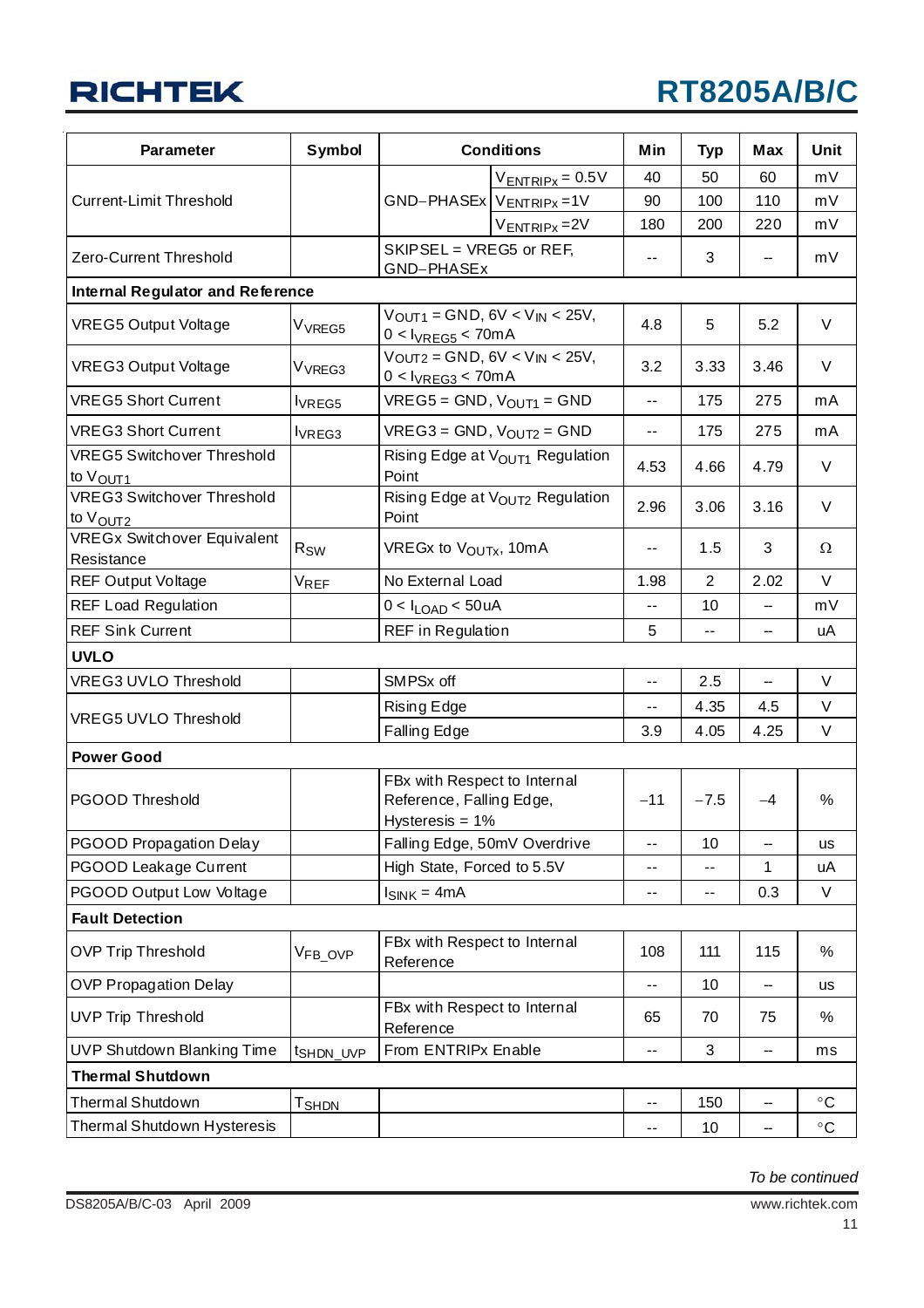|  | <b>RICHTEK</b> |  |  |  |  |
|--|----------------|--|--|--|--|
|--|----------------|--|--|--|--|

| <b>Parameter</b>               |                                   | Symbol            | <b>Conditions</b>                   | Min  | <b>Typ</b>     | Max  | <b>Unit</b> |  |  |
|--------------------------------|-----------------------------------|-------------------|-------------------------------------|------|----------------|------|-------------|--|--|
| <b>VOUT Discharge</b>          |                                   |                   |                                     |      |                |      |             |  |  |
| <b>VOUTx Discharge Current</b> |                                   | I <sub>DISx</sub> | $ENTRIPx = GND$ , $V_{OUTx} = 0.5V$ | 10   | 60             | --   | mA          |  |  |
| <b>Logic Input</b>             |                                   |                   |                                     |      |                |      |             |  |  |
|                                |                                   |                   | Low Level (Internal Fixed VOUTx)    | --   | -              | 0.2  | V           |  |  |
| FB1/FB2 Input Voltage          |                                   |                   | High Level (Internal Fixed VOUTx)   | 4.5  | -              | --   | V           |  |  |
|                                |                                   |                   | Low Level (PWM Mode)                | --   | --             | 0.8  | $\vee$      |  |  |
| <b>SKIPSEL Input Voltage</b>   |                                   |                   | REF Level (DEM Mode)                | 1.8  | --             | 2.3  | V           |  |  |
|                                |                                   |                   | High Level (Ultrasonic Mode)        | 2.5  | --             | $-$  | V           |  |  |
| <b>ENTRIPx Input Voltage</b>   |                                   |                   | SMPS On Level                       | 0.35 | 0.4            | 0.45 | V           |  |  |
| EN Threshold Logic-High        |                                   | V <sub>IH</sub>   |                                     | 1    | --             | $-$  | $\vee$      |  |  |
| Voltage                        | Logic-Low                         | V <sub>IL</sub>   |                                     | --   | --             | 0.4  | $\vee$      |  |  |
|                                |                                   |                   | $VOUT1/VOUT2 = 200kHz/250kHz$       | --   | --             | 0.8  | $\vee$      |  |  |
| <b>TONSEL Setting Voltage</b>  |                                   |                   | $VOUT1/VOUT2 = 300kHz/375kHz$       | 1.8  | --             | 2.3  | V           |  |  |
|                                |                                   |                   | $V_{OUT1}/V_{OUT2} = 400kHz/500kHz$ | 2.5  | --             | --   | $\vee$      |  |  |
|                                |                                   |                   | $EN = 0V$ or 25V                    | $-1$ | --             | $+3$ | uA          |  |  |
| Input Leakage Current          |                                   |                   | TONSEL, SKIPSEL = 0V or 5V          | $-1$ | --             | $+1$ | uA          |  |  |
|                                |                                   |                   | $FBx = SECFB = 0V$ or 5V            |      | --             | $+1$ | uA          |  |  |
| <b>Internal BOOT Switch</b>    |                                   |                   |                                     |      |                |      |             |  |  |
| Internal Boost Charging        |                                   |                   |                                     |      | 20             | $-$  | Ω           |  |  |
| Switch On-Resistance           |                                   |                   | VREG5 to BOOTx                      | --   |                |      |             |  |  |
| <b>Power MOSFET Drivers</b>    |                                   |                   |                                     |      |                |      |             |  |  |
|                                | <b>UGATEx Driver Sink/Source</b>  |                   | UGATEx Forced to 2V                 | --   | $\overline{2}$ | $-$  | A           |  |  |
| Current                        |                                   |                   |                                     |      |                |      |             |  |  |
| <b>LGATEx Driver Source</b>    |                                   |                   | LGATEx Forced to 2V                 | ۰.   | 1.7            | $-$  | A           |  |  |
| Current                        |                                   |                   |                                     |      |                |      |             |  |  |
|                                | <b>LGATEx Driver Sink Current</b> |                   | LGATEx Forced to 2V<br>--           |      | 3.3            | $-1$ | A           |  |  |
| <b>UGATEx On-Resistance</b>    |                                   |                   | BOOTx to PHASEx Forced to 5V        | $-$  | 1.5            | 4    | $\Omega$    |  |  |
| <b>LGATEx On-Resistance</b>    |                                   |                   | LGATEx, High State                  | --   | 2.2            | 5    | Ω           |  |  |
|                                |                                   |                   | LGATEx, Low State                   | --   | 0.6            | 1.5  | $\Omega$    |  |  |
| Dead Time                      |                                   |                   | <b>LGATEx Rising</b>                | --   | 30             | --   | ns          |  |  |
|                                |                                   |                   | <b>UGATEx Rising</b>                | --   | 40             | $-$  | ns          |  |  |

**Note 1.** Stresses beyond those listed under "Absolute Maximum Ratings" may cause permanent damage to the device. These are stress ratings only, and functional operation of the device at these or any other conditions beyond those indicated in the operational sections of the specifications is not implied. Exposure to absolute maximum rating conditions for extended periods may affect device reliability.

- **Note 2.** Devices are ESD sensitive. Handling precaution is recommended.
- **Note 3.** The device is not guaranteed to function outside its operating conditions.
- Note 4. θ<sub>JA</sub> is measured in the natural convection at T<sub>A</sub> = 25°C on a high effective four layers thermal conductivity test board of JEDEC 51-7 thermal measurement standard. The case point of  $\theta_{\text{JC}}$  is on the expose pad for the WQFN package.

**Note 5. P**VIN + PVREG5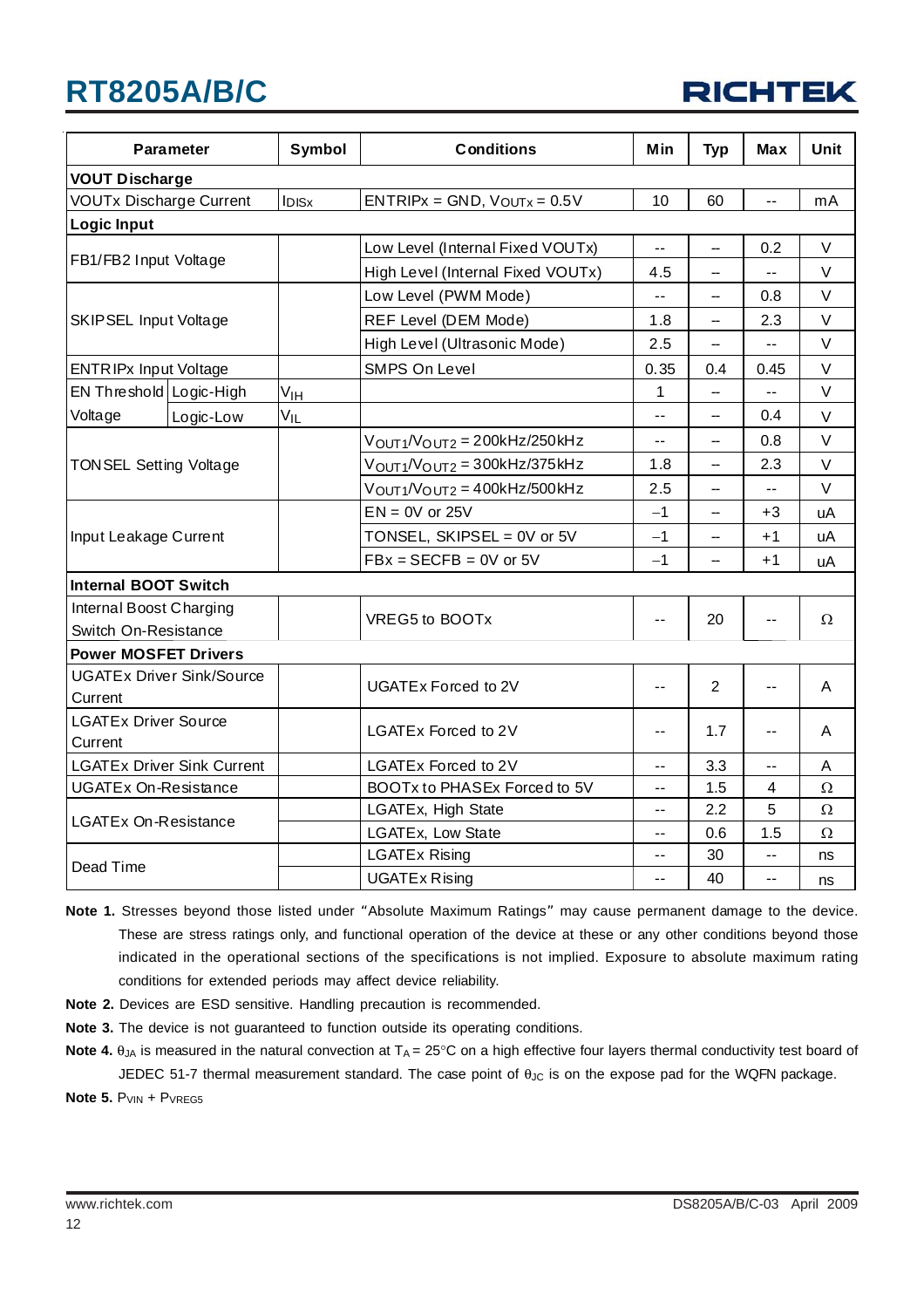### **Typical Operating Characteristics**









**VOUT2 Output Efficiency vs. Load Current** 



**VOUT2 Output Efficiency vs. Load Current** 

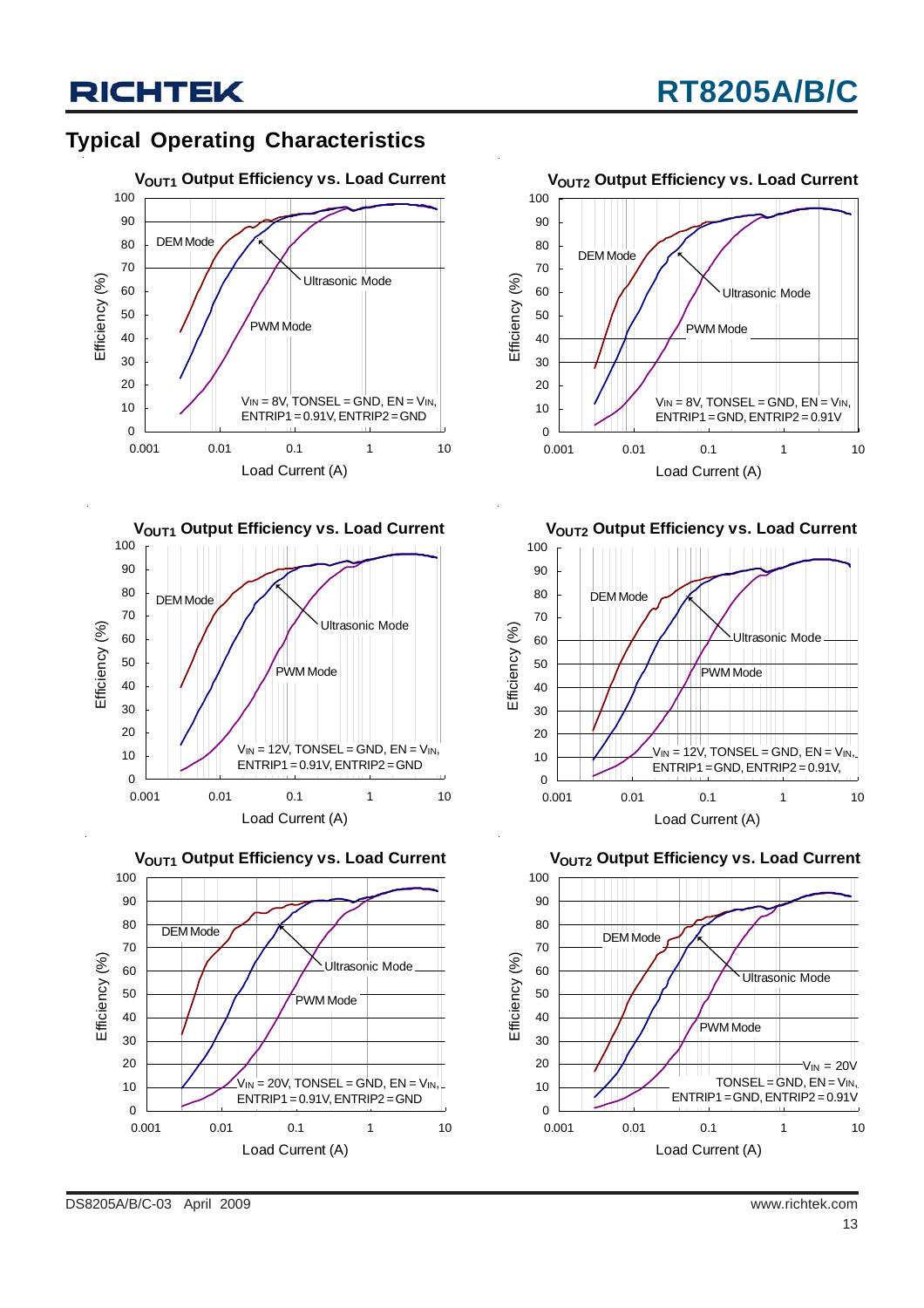



#### **VOUT1 Output Switching Frequency vs. Load Current**

#### **VOUT2 Output Switching Frequency vs. Load Current**



V<sub>OUT1</sub> Output Switching Frequency vs. Load Current V<sub>OUT2</sub> Output Switching Frequency vs. Load Current











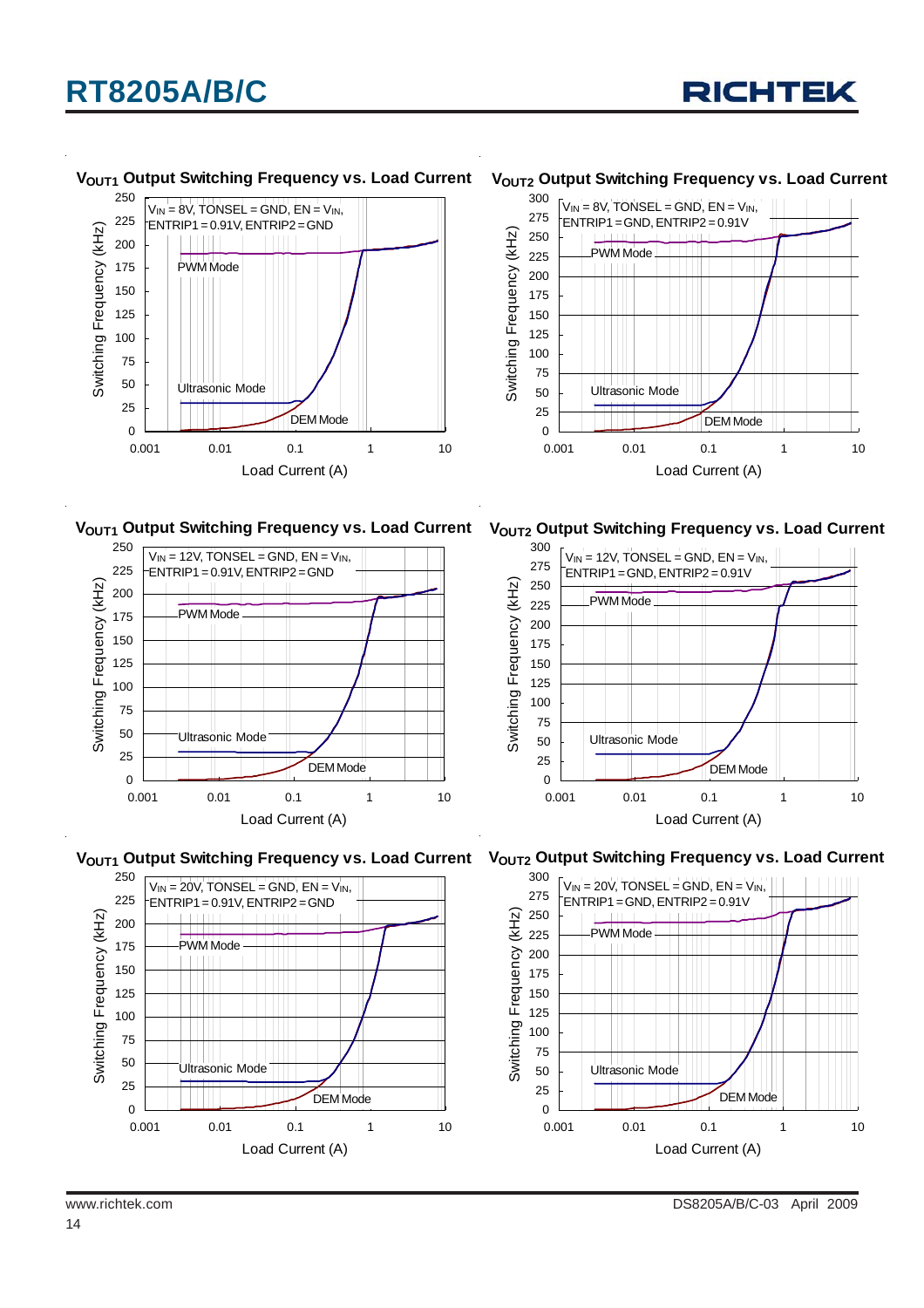



**VREG3 Output Voltage vs. Output Current**









**Battery Current vs. Input Voltage**



DS8205A/B/C-03 April 2009 www.richtek.com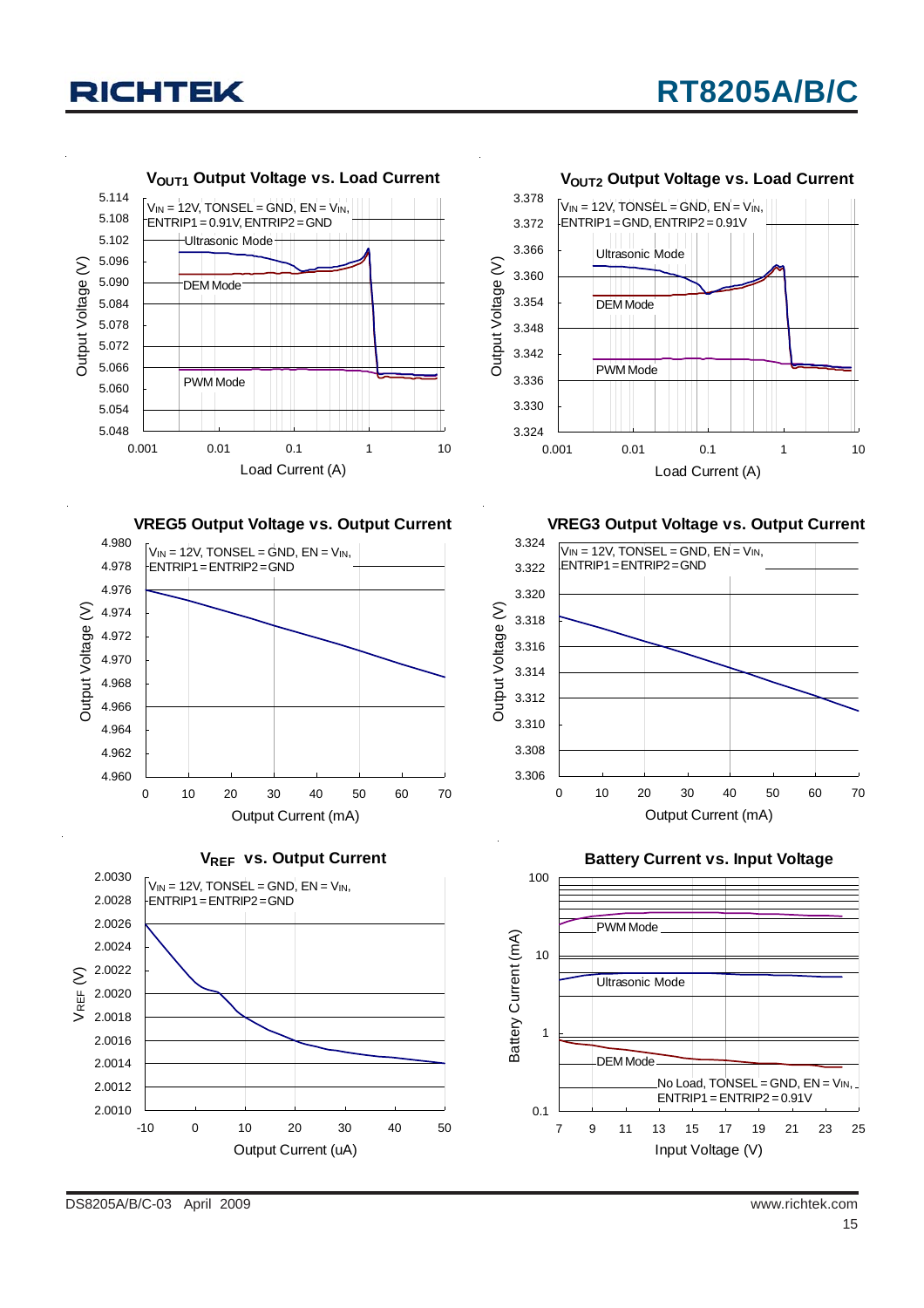

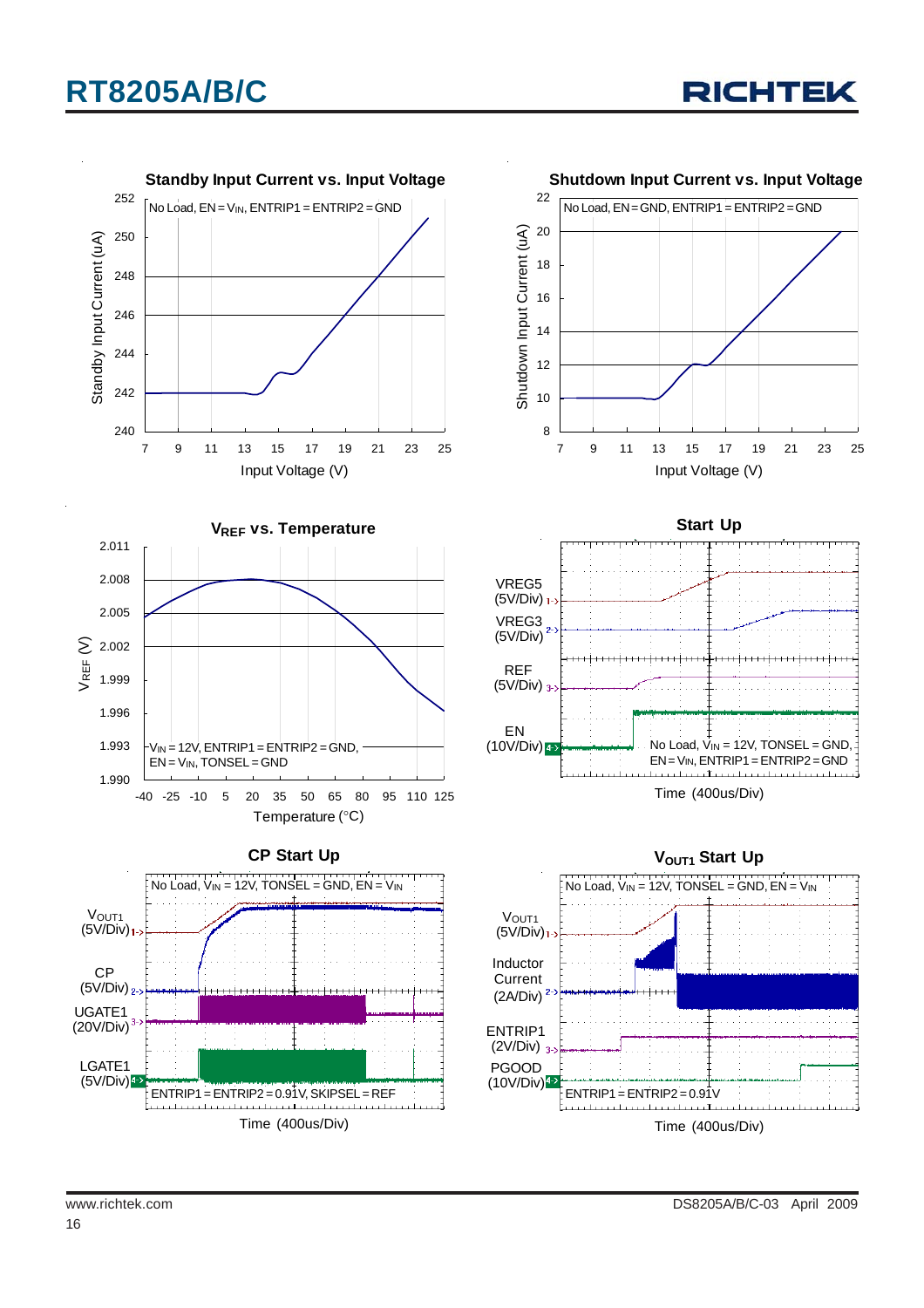## **RT8205A/B/C**











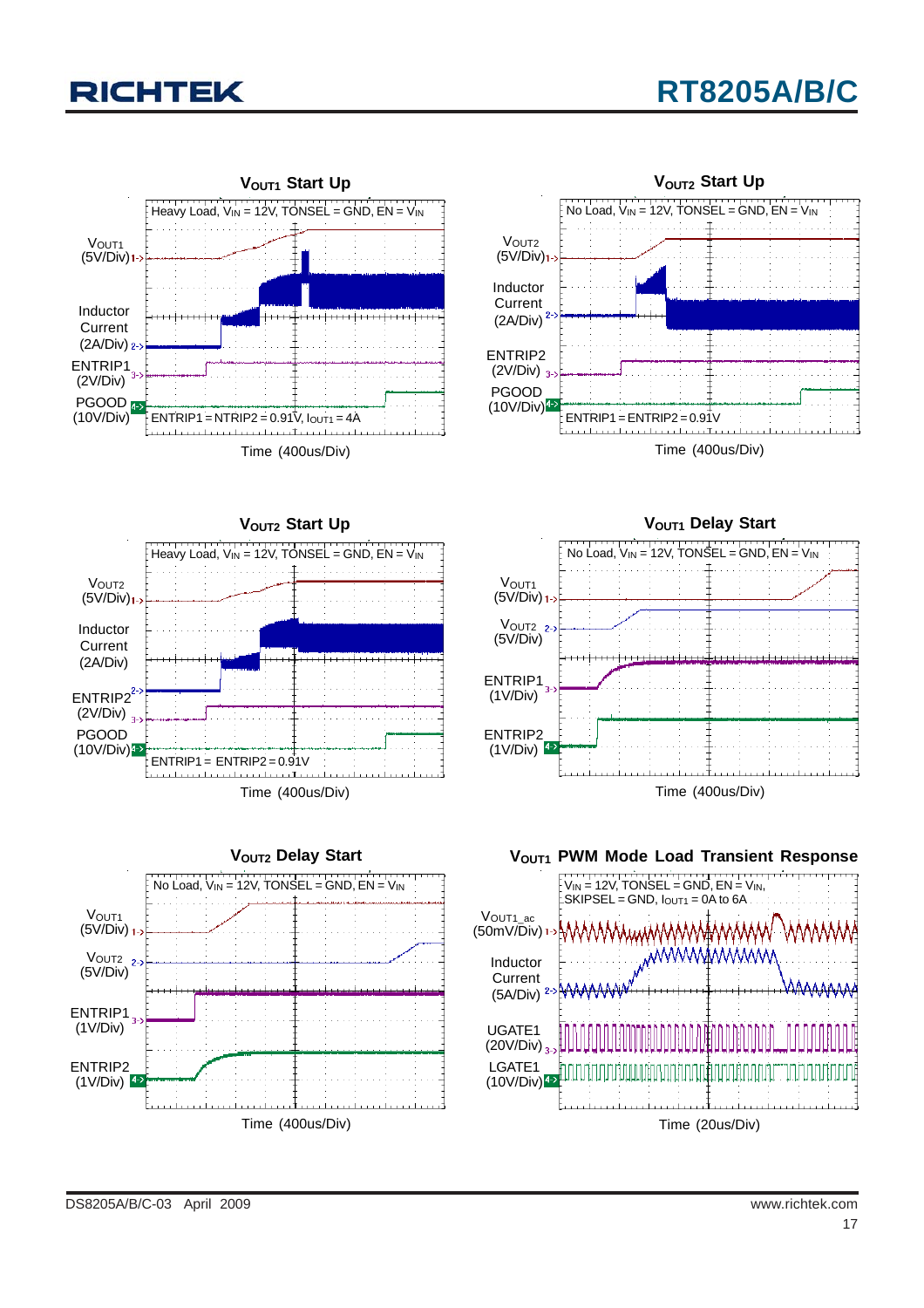







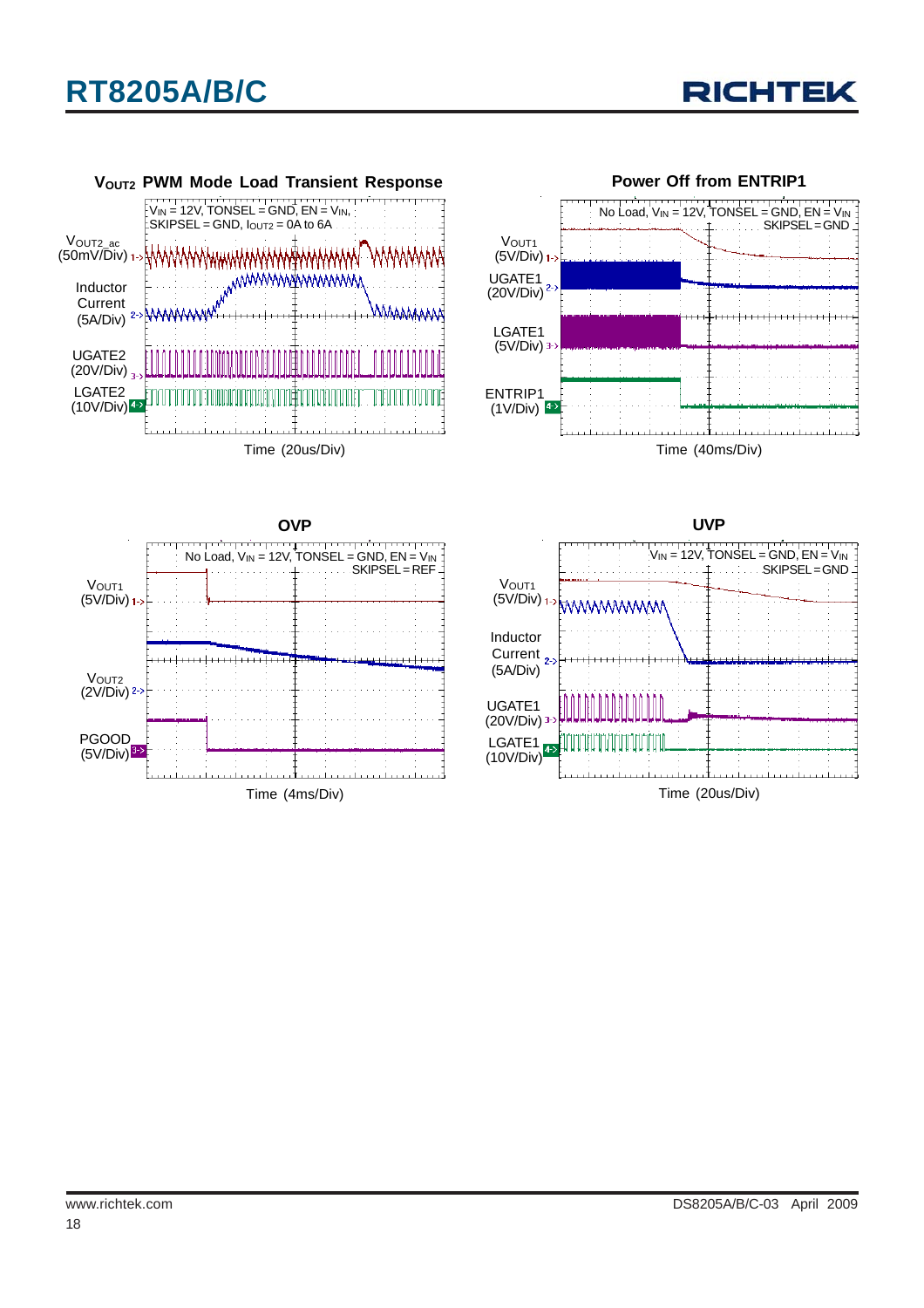### **Application Information**

The RT8205A/B/C is a dual, Mach Response™ DRV™ dual ramp valley mode synchronous buck controller. The controller is designed for low-voltage power supplies for notebook computers. Richtek's Mach Response™ technology is specifically designed for providing 100ns "instant-on" response to load steps while maintaining a relatively constant operating frequency and inductor operating point over a wide range of input voltages. The topology circumvents the poor load-transient timing problems of fixed-frequency current-mode PWMs while avoiding the problems caused by widely varying switching frequencies in conventional constant-on-time and constantoff-time PWM schemes. The DRVTM mode PWM modulator is specifically designed to have better noise immunity for such a dual output application. The RT8205A/ B/C includes 5V (VREG5) and 3.3V (VREG3) linear regulators. VREG5 linear regulator can step down the battery voltage to supply both internal circuitry and gate drivers. The synchronous-switch gate drivers are directly powered from VREG5. When VOUT1 voltage is above 4.66V, an automatic circuit will switch the power of the device from VREG5 linear regulator from VOUT1.

#### **PWM Operation**

The Mach Response<sup>™</sup> DRV<sup>™</sup> mode controller relies on the output filter capacitor's effective series resistance (ESR) to act as a current-sense resistor, so the output ripple voltage provides the PWM ramp signal. Refer to the RT8205A/B/C's function block diagram, the synchronous high-side MOSFET will be turned on at the beginning of each cycle. After the internal one-shot timer expires, the MOSFET will be turned off. The pulse width of this one shot is determined by the converter's input voltage and the output voltage to keep the frequency fairly constant over the input voltage range. Another one-shot sets a minimum off-time (300ns typ.). The on-time one-shot will be triggered if the error comparator is high, the low-side switch current is below the current-limit threshold, and the minimum off-time one-shot has timed out.

#### **PWM Frequency and On-Time Control**

The Mach Response™ control architecture runs with pseudo-constant frequency by feed-forwarding the input and output voltage into the on-time one-shot timer. The high-side switch on-time is inversely proportional to the input voltage as measured by the  $V_{IN}$ , and proportional to the output voltage. There are two benefits of a constant switching frequency. The first is the frequency can be selected to avoid noise-sensitive regions such as the 455kHz IF band. The second is the inductor ripple-current operating point remains relatively constant, resulting in easy design methodology and predictable output voltage ripple. The frequency for 3V SMPS is set at 1.25 times higher than the frequency for 5V SMPS. This is done to prevent audio-frequency "beating" between the two sides, which switch asynchronously for each side. The frequencies are set by TONSEL pin connection as Table1. The on-time is given by :

#### On-Time =  $K \times (V_{OUT} / V_{IN})$

where "K" is set by the TONSEL pin connection (Table 1). The on-time guaranteed in the Electrical Characteristics tables are influenced by switching delays in the external high-side power MOSFET. Two external factors that influence switching-frequency accuracy are resistive drops in the two conduction loops (including inductor and PC board resistance) and the dead-time effect. These effects are the largest contributors to the change of frequency with changing load current. The dead-time effect increases the effective on-time, reducing the switching frequency as one or both dead times. It occurs only in PWM mode (SKIPSEL= GND) when the inductor current reverses at light or negative load currents. With reversed inductor current, the inductor's EMF causes PHASEx to go high earlier than normal, extending the on-time by a period equal to the low-to-high dead time. For loads above the critical conduction point, the actual switching frequency is :

 $f = (V_{OUT} + V_{DROP1}) / (t_{ON} \times (V_{IN} + V_{DROP1} - V_{DROP2}))$ 

where  $V_{DROP1}$  is the sum of the parasitic voltage drops in the inductor discharge path, including synchronous rectifier, inductor, and PC board resistances; V<sub>DROP2</sub> is the sum of the resistances in the charging path; and  $t_{ON}$ is the on-time calculated by the RT8205A/B/C.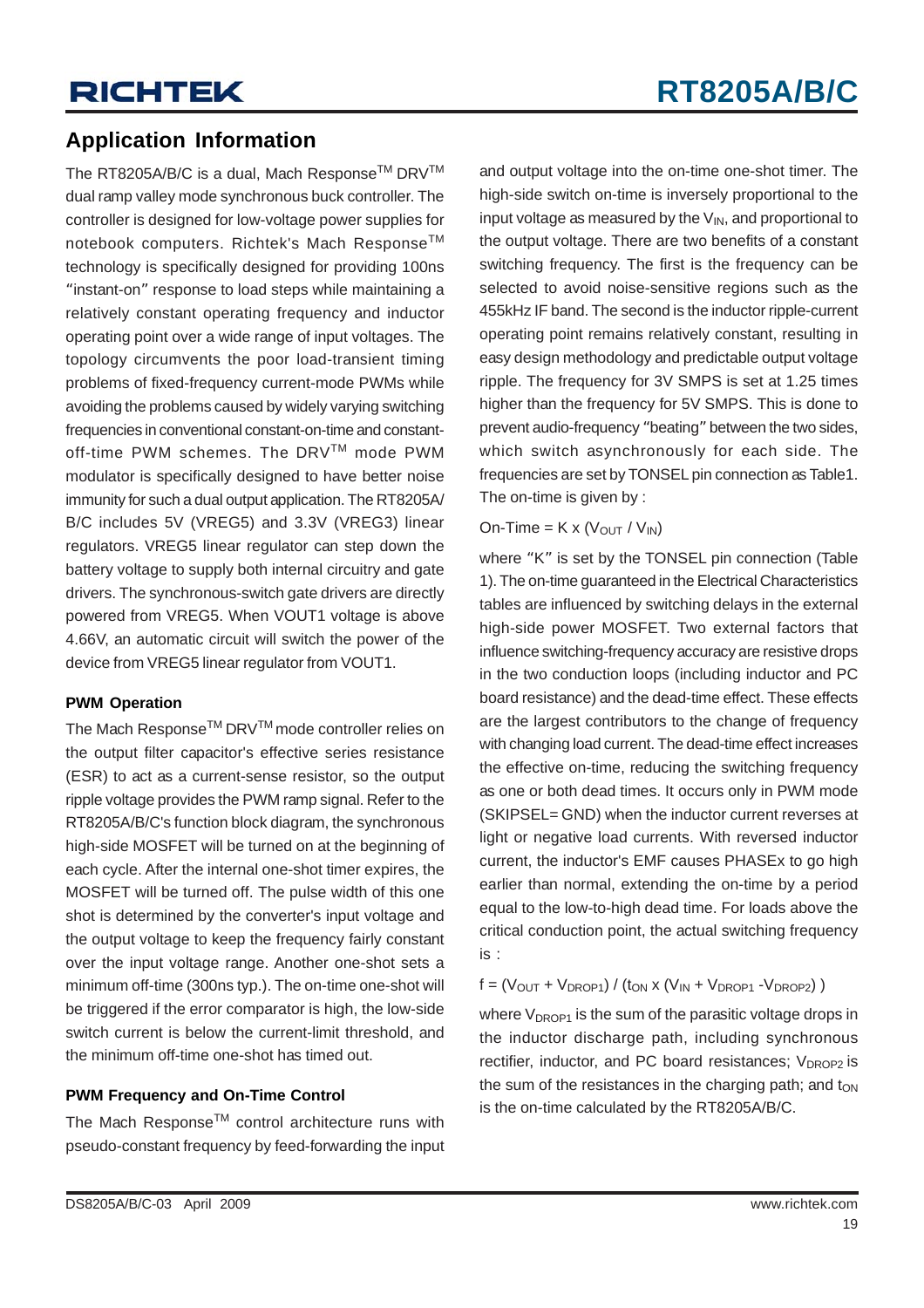

**Table 1. TONSEL Connection and Switching**

| <b>Frequency</b>         |                                              |                                                |                                              |  |  |  |  |
|--------------------------|----------------------------------------------|------------------------------------------------|----------------------------------------------|--|--|--|--|
| <b>TON</b>               | SMPS <sub>1</sub><br><b>K-Factor</b><br>(us) | SMPS <sub>1</sub><br><b>Frequency</b><br>(kHz) | SMPS <sub>2</sub><br><b>K-Factor</b><br>(us) |  |  |  |  |
| <b>GND</b>               | 5                                            | 200                                            |                                              |  |  |  |  |
| <b>REF</b>               | 3.33                                         | 300                                            | 2.67                                         |  |  |  |  |
| VREG5 or<br><b>VREG3</b> | 2.5                                          | 400                                            | 2                                            |  |  |  |  |

| <b>TON</b>        | SMPS <sub>2</sub> | Approximate                        |
|-------------------|-------------------|------------------------------------|
|                   |                   | Frequency (kHz) K-Factor Error (%) |
| <b>GND</b>        | 250               | ±10                                |
| <b>REF</b>        | 375               | ±10                                |
| VREG5 or<br>VREG3 | 500               | ±10                                |

#### **Operation Mode Selection (SKIPSEL)**

The RT8205A/B/C supports three operation modes : Diode-Emulation Mode, Ultrasonic Mode, and Forced-CCM Mode.

#### **Diode-Emulation Mode (SKIPSEL = REF)**

In Diode-Emulation mode, The RT8205A/B/C automatically reduces switching frequency at light-load conditions to maintain high efficiency. This reduction of frequency is achieved smoothly and without increase of  $V_{\text{OUT}}$  ripple or load regulation. As the output current decreases from heavy-load condition, the inductor current is also reduced, and eventually comes to the point that its valley touches zero current, which is the boundary between continuous conduction and discontinuous conduction modes. By emulating the behavior of diodes, the low-side MOSFET allows only partial of negative current when the inductor free-wheeling current reach negative. As the load current is further decreased, it takes longer and longer to discharge the output capacitor to the level that requires the next "ON" cycle. The on-time is kept the same as that in the heavy-load condition. In reverse, when the output current increases from light load to heavy load, the switching frequency increases to the preset value as the inductor current reaches the continuous conduction. The transition load point to the light-load operation can be calculated as follows (Figure 1) :

$$
I_{LOAD(SKIP)} \approx \ \frac{(V_{IN}-V_{OUT})}{2L} \times T_{ON}
$$

where Ton is the On-time.



Figure 1. Boundary condition of CCM/DCM

The switching waveforms may appear noisy and asynchronous when light loading causes Diode-Emulation operation, but this is a normal operating condition that results in high light-load efficiency. Trade-offs in PFM noise vs. light-load efficiency are made by varying the inductor value. Generally, low inductor values produce a broader efficiency vs. load curve, while higher values result in higher full-load efficiency (assuming that the coil resistance remains fixed) and less output voltage ripple. Penalties for using higher inductor values include larger physical size and degraded load-transient response (especially at low input-voltage levels).

#### **Ultrasonic Mode (SKIPSEL = VREG5 or VREG3)**

Connecting SKIPSEL to VREG5 or VREG3 activates a unique Diode-Emulation mode with a minimum switching frequency of 25kHz. This ultrasonic mode eliminates audio-frequency modulation that would otherwise be present when a lightly loaded controller automatically skips pulses. In ultrasonic mode, the low-side switch gatedriver signal is OR with an internal oscillator (>25kHz). Once the internal oscillator is triggered, the ultrasonic controller pulls LGATEx high, turning on the low-side MOSFET to induce a negative inductor current. After the output voltage across the REF, the controller turns off the low-side MOSFET (LGATEx pulled low) and triggers a constant on-time (UGATEx driven high). When the ontime has expired, the controller re-enables the low-side MOSFET until the controller detects that the inductor current dropped below the zero-crossing threshold.

#### **Forced-CCM Mode (SKIPSEL = GND)**

The low-noise, forced-CCM mode (SKIPSEL = GND) disables the zero-crossing comparator, which controls the low-side switch on-time. This causes the low-side gatedriver waveform to become the complement of the high-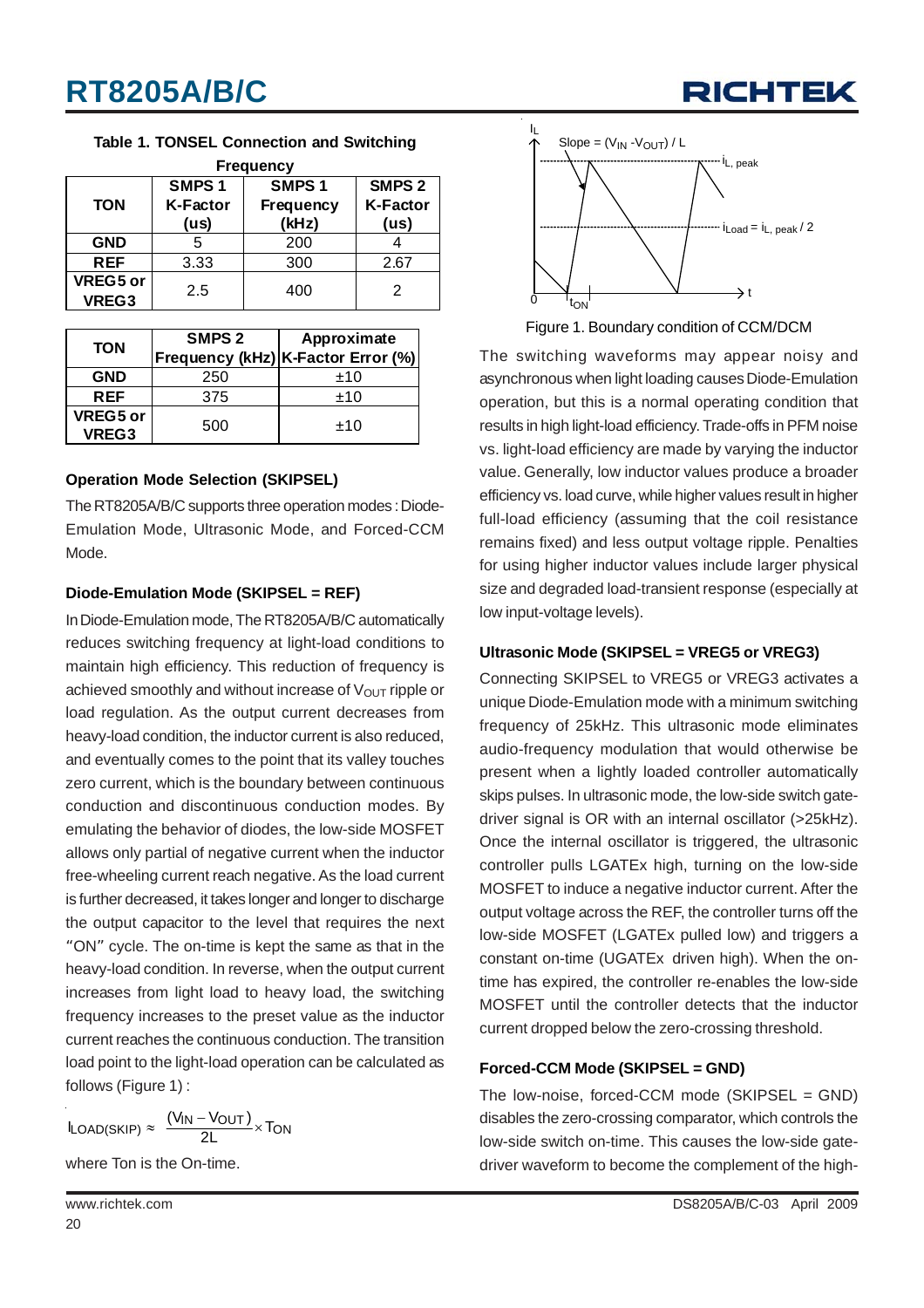## **RT8205A/B/C**

side gate-driver waveform. This in turn causes the inductor current to reverse at light loads as the PWM loop to maintain a duty ratio of  $V_{\text{OUT}}/V_{\text{IN}}$ . The benefit of forced-CCM mode is to keep the switching frequency fairly constant, but it comes at a cost : The no-load battery current can be 10mA to 40mA, depending on the external MOSFETs.

#### **Reference and linear Regulators (REF, VREGx)**

The 2V reference (REF) is accurate within  $±1\%$  over temperature, making REF useful as a precision system reference. Bypass REF to GND with a 0.22uF (min) capacitor. REF can supply up to 50uA for external loads. Loading REF reduces the VOUTx output voltage slightly because of the reference load-regulation error.

VREG5 regulator supplies total of 70mA for internal and external loads, including MOSFET gate driver and PWM controller. VREG3 regulator supplies up to 70mA for external loads. Bypass VREG5 and VREG3 with a 4.7uF (min) capacitor; use an additional 1uF per 5mA of internal and external load.

When the 5V main output voltage is above the VREG5 switchover threshold, an internal 1.5Ω N-Channel MOSFET switch connects VOUT1 to VREG5 while simultaneously shutting down the VREG5 linear regulator. Similarly, when the 3.3V main output voltage is above the VREG3 switchover threshold, an internal 1.5Ω N-Channel MOSFET switch connects VOUT2 to VREG3 while simultaneously shutting down the VREG3 linear regulator. It can decrease the power dissipation from the same battery, because the converted efficiency of SMPS is better than the converted efficiency of linear regulator.

#### **Current-Limit Setting (ENTRIPx)**

The RT8205A/B/C has cycle-by-cycle current limiting control. The current-limit circuit employs a unique "valley" current sensing algorithm. If the magnitude of the currentsense signal at PHASEx is above the current-limit threshold, the PWM is not allowed to initiate a new cycle (Figure 2). The actual peak current is greater than the current-limit threshold by an amount equal to the inductor ripple current. Therefore, the exact current-limit characteristic and maximum load capability are a function of the sense resistance, inductor value, and battery and output voltage.



Figure 2. "valley" Current-Limit

The RT8205A/B/C uses the on-resistance of the synchronous rectifier as the current-sense element. Use the worse-case maximum value for  $R_{DS(ON)}$  from the MOSFET datasheet, and add a margin of 0.5%/°C for the rise in  $R_{DS(ON)}$  with temperature.

The  $R_{ILM}$  resistor between the ENTRIPx pin and GND sets the over current threshold. The resistor  $R_{ILM}$  is connected to a 10uA current source from ENTRIPx. When the voltage drop across the sense resistor or low-side MOSFET equals 1/10 the voltage across the  $R_{ILM}$  resistor, positive current limit will be activated. The high-side MOSFET will not be turned on until the voltage drop across the MOSFET falls below 1/10 the voltage across the  $R_{\text{II IM}}$  resistor.

Choose a current limit resistor by following equation :

 $V<sub>ILIM</sub> = (R<sub>ILIM</sub> x 10uA) / 10 = I<sub>ILIM</sub> x R<sub>DS(ON)</sub>$ 

 $R<sub>ILIM</sub> = (I<sub>ILIM</sub> × R<sub>DS(ON</sub>) × 10 / 10uA)$ 

Carefully observe the PC board layout guidelines to ensure that noise and DC errors do not corrupt the current-sense signal at PHASEx and GND. Mount or place the IC close to the low-side MOSFET.

#### **Charge Pump (LG1\_CP or SECFB)**

The external 14V charge pump is driven by LGATE1 (Figure 3 and Figure 4). When LGATE1 is low, the C1 will be charged by D1 from VOUT1. C1 voltage is equal to  $V<sub>OUT1</sub>$ minus a diode drop. When LGATE1 transitions to high, the charges from C1 will transfer to C2 through D2 and charge it to  $V_{LGATE1}$  plus VC1. As LGATE1 transitions low on the next cycle, C2 will charge C3 to its voltage minus a diode drop through D3. Finally, C3 charges C4 through D4 when LGATE1 switched to high. So,  $V_{CP}$  voltage is :

 $V_{CP} = V_{OUT1} + 2 \times V_{LGATE1} - 4 \times V_D$ 

Where V<sub>LGATE1</sub> is the peak voltage of LGATE1 driver and is equal to the VREG5;  $V_D$  is the forward diode dropped across the Schottky.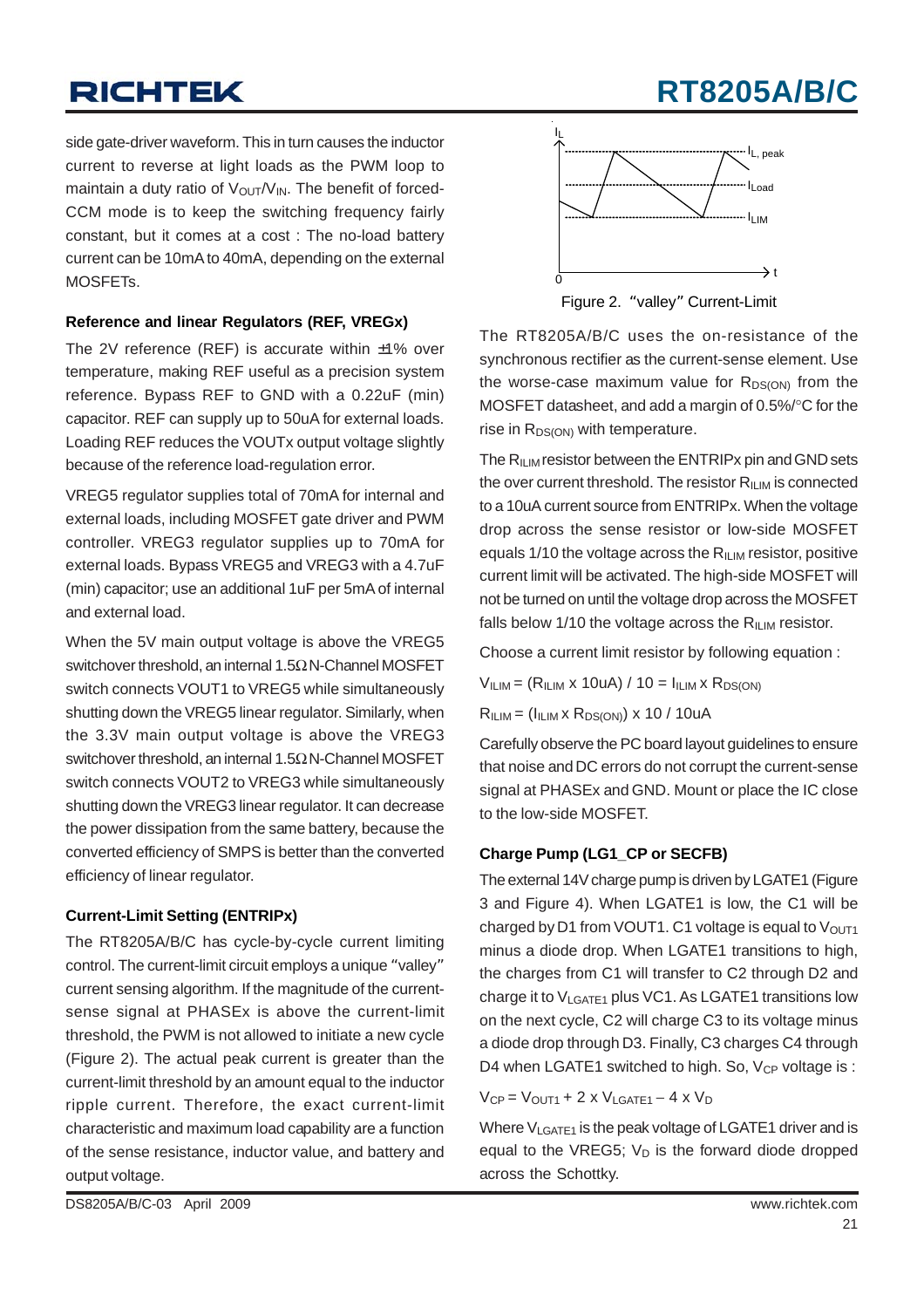## RICHTEK

LG1\_CP in the RT8205B (Figure 3) can be used as clock signal for charge pump circuit to generate approximately 14V DC voltage and the clock driver uses VOUT1 as its power supply, SECFB in the RT8205C is used to monitor the charge pump through resistive divider (Figure 4). In an event when SECFB dropped below 2V, the detection circuit forces the high-side MOSFET off and the low-side MOSFET on for 300ns to allow CP to recharge and SECFB rise above 2V. In the event of an overload on CP where SECFB can not reach more than 2V, the monitor will be cancelled. Special care should be taken to ensure enough normal voltage ripple on each cycle as to prevent CP shutdown.

The SECFB pin has ~17mV of hysteresis, so the ripple should be enough to bring the SECFB voltage above the threshold by  $-3x$  the hysteresis, or  $(2V + 3 x 17mV) =$ 2.051V. Reducing the CP decoupling capacitor and placing a small ceramic capacitor (10 pF to 47pF) ( $C_F$  of Figure 4) in parallel with the upper leg of the SECFB resistor feedback network ( $R_{CP1}$  of Figure 4) will also increase the robustness of the charge pump.



Figure 3. Connect to LG1\_CP



Figure 4. Connect to SECFB

#### **MOSFET Gate Driver (UGATE<sub>y</sub>, LGATE<sub>y</sub>)**

The high-side driver is designed to drive high-current, low  $R_{DS(ON)}$  N-Channel MOSFET(s). When configured as a floating driver, 5-V bias voltage is delivered from VREG5 supply. The average drive current is also calculated by the gate charge at  $V_{GS} = 5$  V times switching frequency.

The instantaneous drive current is supplied by the flying capacitor between BOOTx and PHASEx pins. A dead time to prevent shoot through is internally generated between high-side MOSFET off to low-side MOSFET on, and lowside MOSFET off to high-side MOSFET on.

The low-side driver is designed to drive high current low R<sub>DS(ON)</sub> N-Channel MOSFET(s). The internal pull-down transistor that drives LGATEx low is robust, with a  $0.6\Omega$ typical on-resistance. A 5V bias voltage is delivered from VREG5 supply. The instantaneous drive current is supplied by an input capacitor connected between VREG5 and GND.

For high-current applications, some combinations of highand low-side MOSFETs might be encountered that will cause excessive gate-drain coupling, which can lead to efficiency-killing, EMI-producing shoot-through currents. This is often remedied by adding a resistor in series with BOOTx, which increases the turn-on time of the high-side MOSFET without degrading the turn-off time (Figure 5).



Figure 5. Reducing the UGATEx Rise Time

#### **Soft-Start**

A build-in soft-start is used to prevent surge current from power supply input after ENTRIPx is enabled. The typical soft-start duration is 2ms period. Furthermore, the maximum allowed current limit is segmented in 5 steps: 20%, 40%, 60%, 80% and 100% during the 2ms period.

#### **UVLO Protection**

The RT8205A/B/C has VREG5 under voltage lock out protection (UVLO). When the VREG5 voltage is lower than 4.2V (typ.) and the VREG3 voltage is lower than 2.5V (typ.), both switch power supplies are also shut off. This is non-latch protection.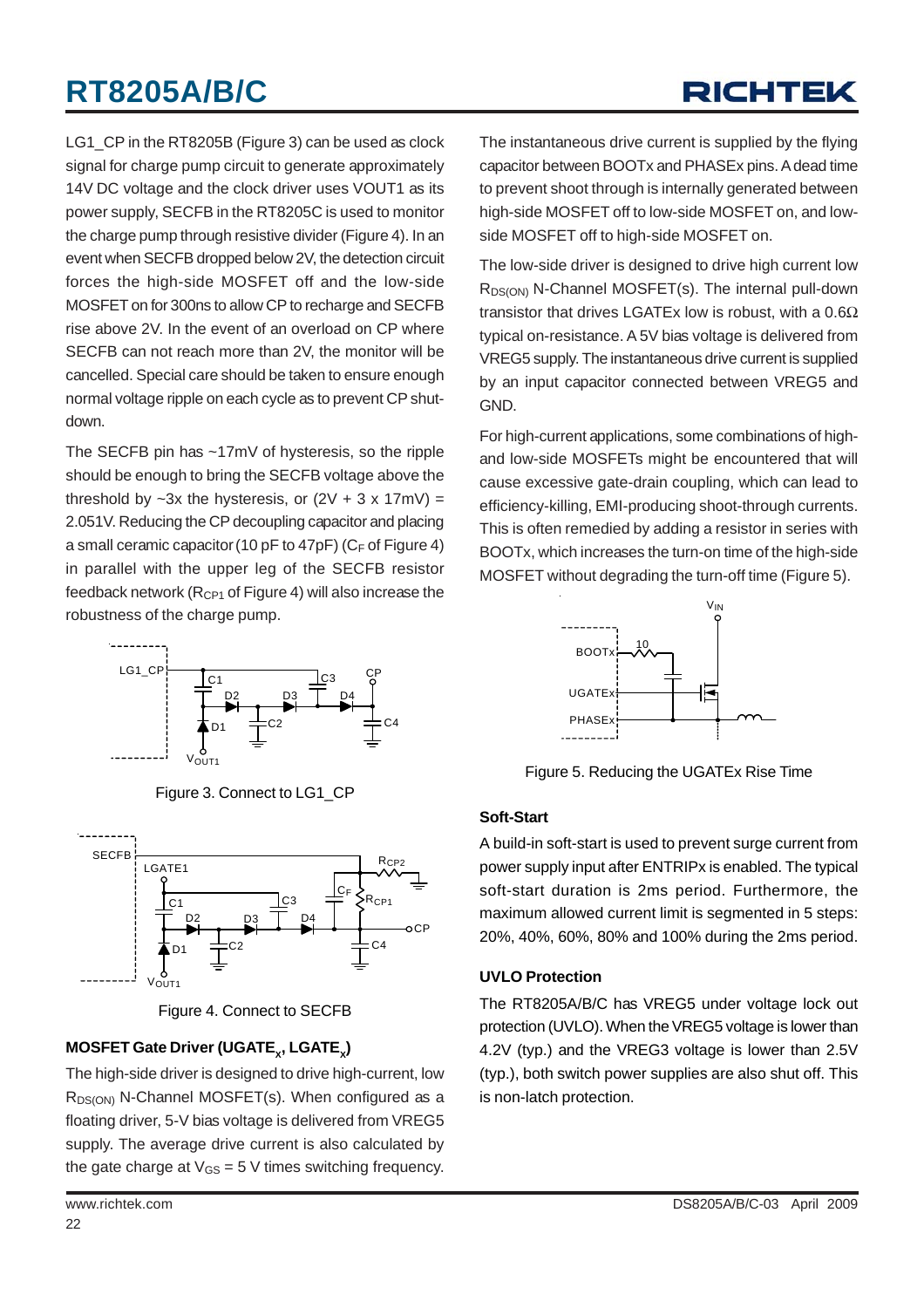# **RT8205A/B/C**

#### **Power-Good Output (PGOOD)**

The PGOOD is an open-drain type output and requires a pull-up resistor. PGOOD is actively held low in soft-start, standby, and shutdown. It is released when both outputs voltage above than 92.5% of nominal regulation point. The PGOOD goes low if either output turns off or is 10% below its nominal regulator point.

#### **Output Over Voltage Protection (OVP)**

The output voltage can be continuously monitored for over voltage. When over voltage protection is enabled, if the output voltage exceeded 11% of its set voltage threshold, the over voltage protection is triggered and the LGATEx low-side gate drivers are forced high. This activates the low-side MOSFET switch, which rapidly discharges the output capacitor and pulls the input voltage downward.

RT8205A/B/C is latched once OVP is triggered and can only be released by EN power-on reset. There is 10us delay built into the over voltage protection circuit to prevent false transition.

Note that LGATEx latching high causes the output voltage to dip slightly negative when energy has been previously stored in the LC tank circuit. For loads that cannot tolerate a negative voltage, place a power Schottky diode across the output to act as a reverse polarity clamp.

If the over voltage condition is caused by a short in highside switch, turning the low-side MOSFET on 100% creates an electrical short between the battery and GND, blowing the fuse and disconnecting the battery from the output.

#### **Output Under voltage Protection (UVP)**

The output voltage can be continuously monitored for under voltage. When under voltage protection is enabled, if the output is less than 70% of its set voltage threshold, under voltage protection is triggered, then both UGATEx and LGATEx gate drivers are forced low while entering softdischarge mode. During soft-start, the UVP will be blanked around 3ms.

#### **Thermal Protection**

The RT8205A/B/C have thermal shutdown to prevent the overheat damage. Thermal shutdown occurs when the die temperature exceeds +150°C. All internal circuitry shuts down during thermal shutdown. The RT8205A/B/C triggers

thermal shutdown if VREGx is not supplied from VOUTx, while input voltage on VIN and drawing current form VREGx are too high. Even if VREGx is supplied from VOUTx, overloading the VREGx causes large power dissipation on automatic switches, which may result in thermal shutdown.

#### **Discharge Mode (Soft-Discharge)**

When ENTRIPx is low and a transition to standby or shutdown mode occurs, or the output under voltage fault latch is set, the outputs discharge mode will be triggered. During discharge mode, there is one path to discharge the outputs capacitor residual charge. That is output capacitor discharge to GND through an internal switch.

#### **Shutdown Mode**

The RT8205A/B/C SMPS1, SMPS2, VREG3 and VREG5 have independent enabling control. Drive EN, ENTRIP1 and ENTRIP2 below the precise input falling-edge trip level to place the RT8205A/B/C in its low-power shutdown state. The RT8205A/B/C consumes only 20uA of input current while in shutdown.

#### **Power-Up Sequencing and On/Off Controls (ENTRIPx)**

ENTRIP1 and ENTRIP2 control SMPS power-up sequencing. When the RT8205A/B/C applies in the single channel mode, ENTRIP1 or ENTRIP2 enables the respective outputs when ENTRIPx voltage rising above 0.4V.

If both of ENTRIP1 and ENTRIP2 become higher than the enable threshold voltage at a different time (without 60us), one can force the latter one output starts after the former one regulates.

#### **Output Voltage Setting (FBx)**

Connect FBx directly to GND or VREG5 to enable the fixed, SMPS output voltages (3.3V and 5V). Connect a resistor voltage-divider at the FBx between the VOUTx and GND to adjust the respective output voltage between 2V and 5.5V (Figure 6). Choose R2 to be approximately 10kΩ, and solve for R1 using the equation :

$$
V_{\text{OUTX}} = V_{\text{FBX}} \times \left[1 + \left(\frac{R1}{R2}\right)\right]
$$

where  $V_{Fbx}$  is 2V (typ.).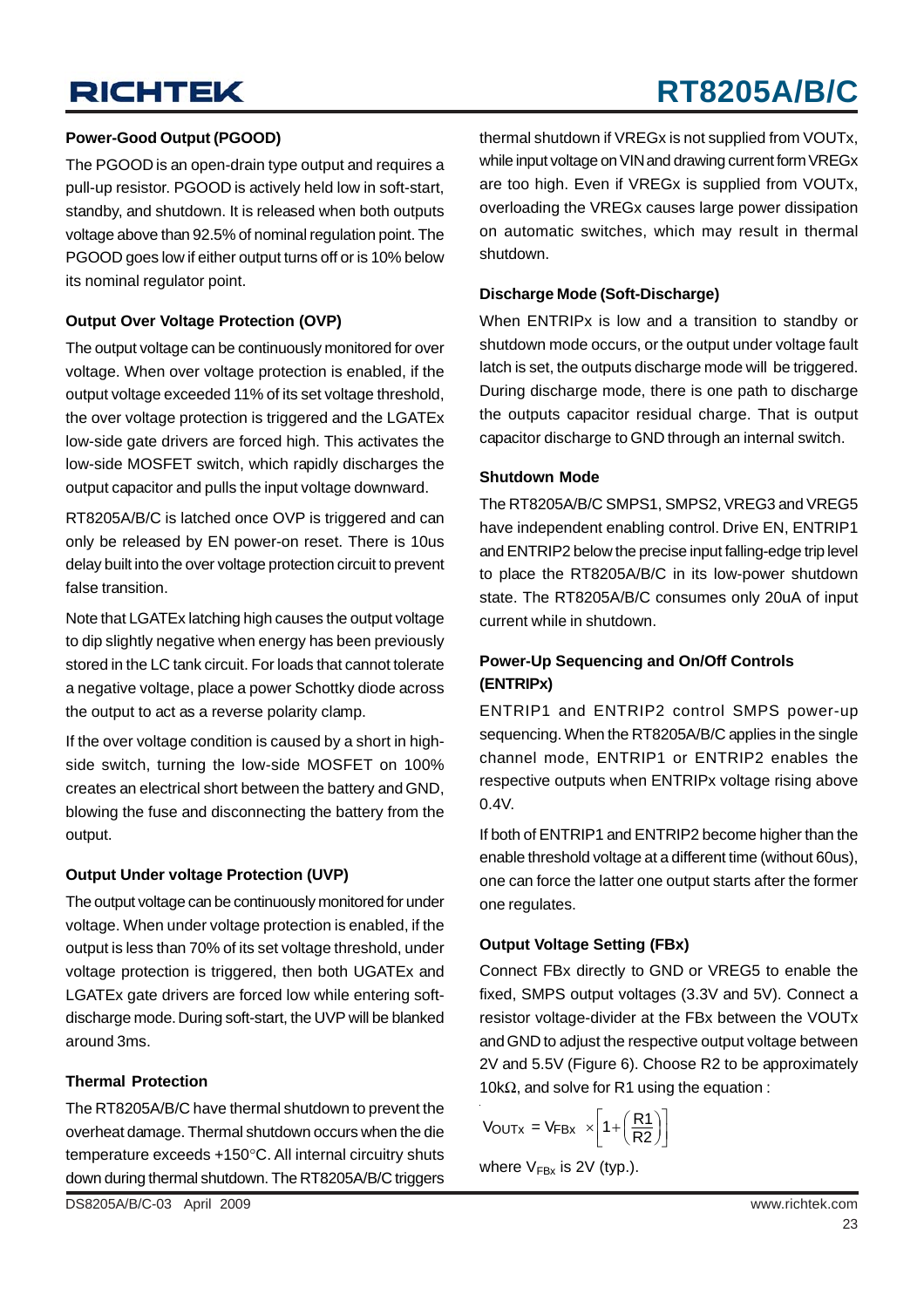VREG5 connects to VOUT1 through an internal switch only when VOUT1 is above the VREG5 automatic switch threshold (4.66V). VREG3 connects to VOUT2 through an internal switch only when VOUT2 is above the VREG3 automatic switch threshold (3.06V). This is the most effective way when the fixed output voltages are used. Once VREGx is supplied from VOUTx, the internal linear regulator turns off. This reduces internal power dissipation and improves efficiency when the VREGx is powered with a high input voltage.



Figure 6. Setting VOUTx with a Resistor-Divider

#### **Output Inductor Selection**

The switching frequency (on-time) and operating point (% ripple or  $L_{IR}$ ) determine the inductor value as shown as follows :

$$
L = \frac{T_{ON} \times (V_{IN} - V_{OUTx})}{L_{IR} \times I_{LOAD(MAX)}}
$$

where  $L_{IR}$  is the ratio of the peak to peak ripple current to the average inductor current.

Find a low-loss inductor having the lowest possible DC resistance that fits in the allotted dimensions. Ferrite cores are often the best choice, although powdered iron is inexpensive and can work well at 200kHz. The core must be large enough not to saturate at the peak inductor current  $(I_{\text{PFAK}})$ :

 $I_{PEAK} = I_{LOAD(MAX)} + [(L_{IR}/2) \times I_{LOAD(MAX)}]$ 

This inductor ripple current also impacts transient-response performance, especially at low VIN – VOUTx differences. Low inductor values allow the inductor current to slew faster, replenishing charge removed from the output filter capacitors by a sudden load step. The peak amplitude of the output transient  $V_{SAG}$  is also a function of the output transient. The  $V_{SAG}$  also features a function of the

maximum duty factor, which can be calculated from the on-time and minimum off-time :

$$
V_{SAG} = \frac{(\Delta I_{LOAD})^2 \times L \times \left(K \frac{V_{OUTX}}{V_{IN}} + T_{OFF(MIN)}\right)}{2 \times C_{OUT} \times V_{OUTX} \times \left[K \left(\frac{V_{IN} - V_{OUTX}}{V_{IN}}\right) - T_{OFF(MIN)}\right]}
$$

Where minimum off-time  $(T_{\text{OFF(MIN)}}) = 300 \text{ns}$  (typ.) and K is from Table 1.

#### **Output Capacitor Selection**

The output filter capacitor must have low enough ESR to meet output ripple and load-transient requirements, yet have high enough ESR to satisfy stability requirements. Also, the capacitance value must be high enough to absorb the inductor energy going from a full-load to noload condition without tripping the OVP circuit.

For CPU core voltage converters and other applications where the output is subject to violent load transients, the output capacitor's size depends on how much ESR is needed to prevent the output from dipping too low under a load transient. Ignoring the sag due to finite capacitance:

$$
ESR \leq \frac{V_{P-P}}{I_{LOAD(MAX)}}
$$

In non-CPU applications, the output capacitor's size depends on how much ESR is needed to maintain an acceptable level of output voltage ripple :

$$
ESR \ \leq \ \frac{V_{P\text{-}P}}{L_{IR} \times I_{LOAD(MAX)}}
$$

where  $V_{P-P}$  is the peak-to-peak output voltage ripple.

Organic semiconductor capacitor(s) or specialty polymer capacitor(s) are recommended.

For low input-to-output voltage differentials (VIN/ VOUTx < 2), additional output capacitance is required to maintain stability and good efficiency in ultrasonic mode.

The amount of overshoot due to stored inductor energy can be calculated as :

$$
V_{SOAR} \leq \frac{(I_{PEAK})^2 \times L}{2 \times C_{OUT} \times V_{OUTX}}
$$

where I<sub>PEAK</sub> is the peak inductor current.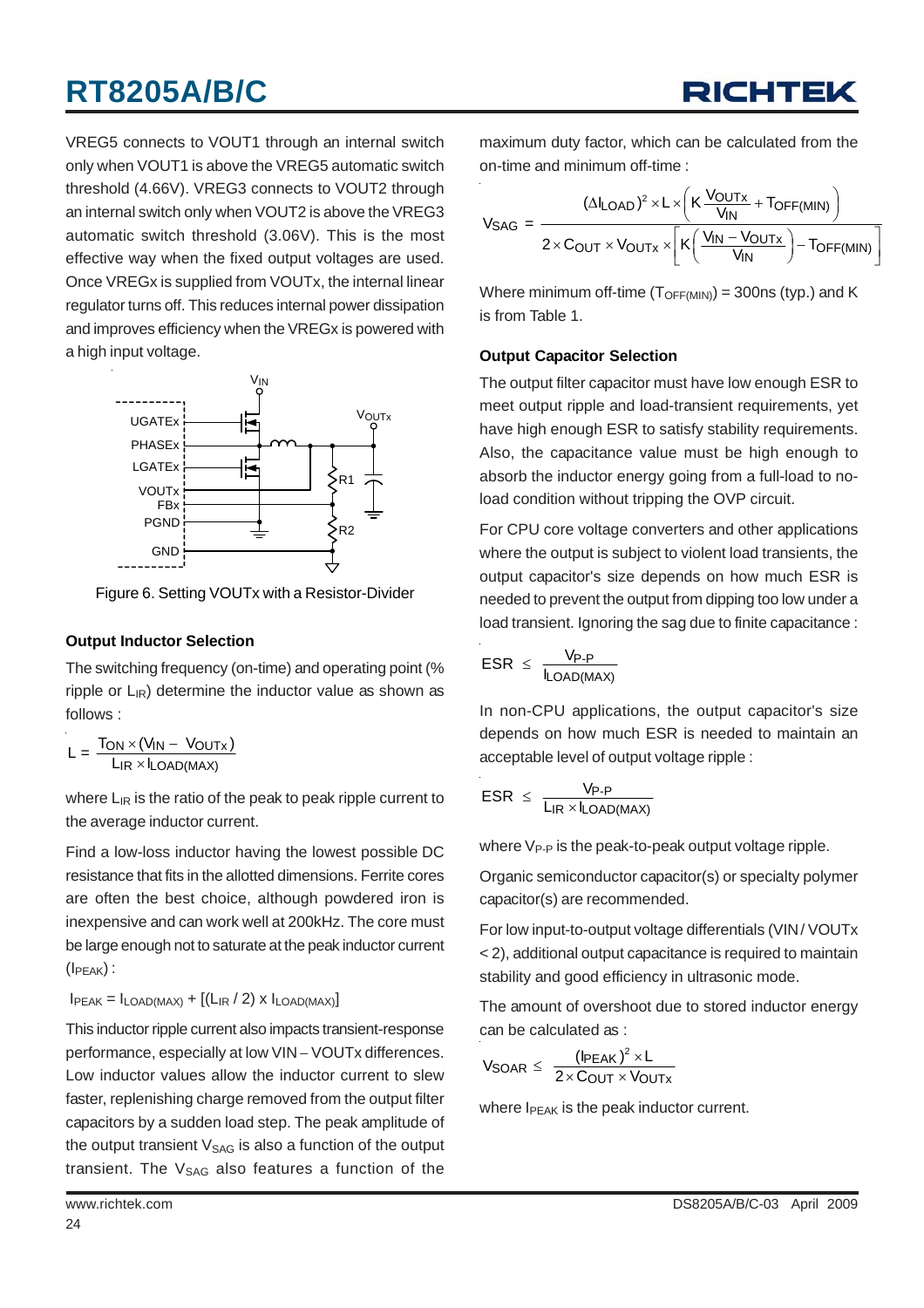#### **Output Capacitor Stability**

Stability is determined by the value of the ESR zero relative to the switching frequency. The point of instability is given by the following equation :

$$
f_{ESR} = \frac{1}{2 \times \pi \times ESR \times C_{OUT}} \leq \frac{f_{SW}}{4}
$$

Do not put high-value ceramic capacitors directly across the outputs without taking precautions to ensure stability. Large ceramic capacitors can have a high- ESR zero frequency and cause erratic, unstable operation. However, it is easy to add enough series resistance by placing the capacitors a couple of inches downstream from the inductor and connecting VOUTx or the FBx divider close to the inductor.

Unstable operation manifests itself in two related and distinctly different ways: double-pulsing and feedback loop instability.

Double-pulsing occurs due to noise on the output or because the ESR is so low that there is not enough voltage ramp in the output voltage signal. This "fools" the error comparator into triggering a new cycle immediately after the 300ns minimum off-time period has expired. Doublepulsing is more annoying than harmful, resulting in nothing worse than increased output ripple. However, it may indicate the possible presence of loop instability, which is caused by insufficient ESR.

Loop instability can result in oscillations at the output after line or load perturbations that can trip the overvoltage protection latch or cause the output voltage to fall below the tolerance limit.

The easiest method for checking stability is to apply a very fast zero-to-max load transient and carefully observe the output-voltage-ripple envelope for overshoot and ringing. It helps to simultaneously monitor the inductor current with an AC current probe. Do not allow more than one cycle of ringing after the initial step-response under- or overshoot.

#### **Thermal Considerations**

For continuous operation, do not exceed absolute maximum operation junction temperature. The maximum power dissipation depends on the thermal resistance of IC package, PCB layout, the rate of surroundings airflow and temperature difference between junction to ambient. The maximum power dissipation can be calculated by following formula :

$$
P_{D(MAX)} = (T_{J(MAX)} - T_A) / \theta_{JA}
$$

Where  $T_{J(MAX)}$  is the maximum operation junction temperature,  $T_A$  is the ambient temperature and the  $\theta_A$  is the junction to ambient thermal resistance.

For recommended operating conditions specification of RT8205, the maximum junction temperature is 125°C. The junction to ambient thermal resistance  $θ<sub>JA</sub>$  is layout dependent. For WQFN-24L 4x4 packages, the thermal resistance  $\theta_{JA}$  is 52°C/W on the standard JEDEC 51-7 four layers thermal test board. The maximum power dissipation at  $T_A = 25^{\circ}$ C can be calculated by following formula :

 $P_{D(MAX)} = (125^{\circ}C - 25^{\circ}C) / (52^{\circ}C/W) = 1.923W$  for WQFN-24L 4x4 packages

The maximum power dissipation depends on operating ambient temperature for fixed  $T_{J(MAX)}$  and thermal resistance  $\theta_{JA}$ . For RT8205 packages, the Figure 7 of derating curves allows the designer to see the effect of rising ambient temperature on the maximum power allowed.



Figure 7. Derating Curves for RT8205A/B/C Packages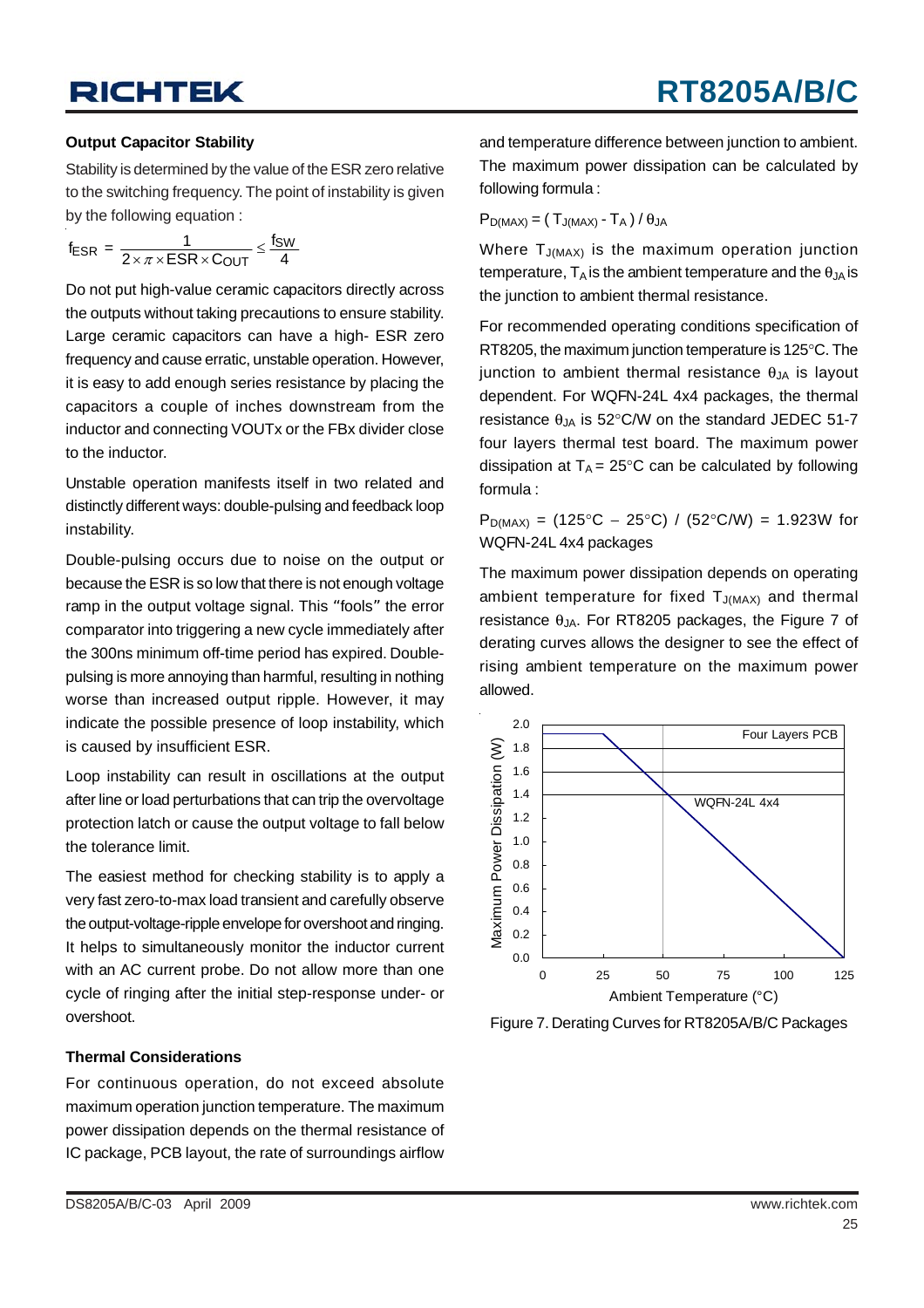#### **Layout Considerations**

Layout is very important in high frequency switching converter design. If the IC is designed improperly, the PCB could radiate excessive noise and contribute to the converter instability. Certain points must be considered before starting a layout using the RT8205A/B/C.

- ` Place the filter capacitor close to the IC, within 12 mm (0.5 inch) if possible.
- ` Keep current limit setting network as close as possible to the IC. Routing of the network should avoid coupling to highvoltage switching node.
- ` Connections from the drivers to the respective gate of the high-side or the low-side MOSFET should be as short as possible to reduce stray inductance. Use 0.65-mm (25 mils) or wider trace.
- ` All sensitive analog traces and components such as VOUTx, FBx, GND, ENTRIPx, PGOOD, and TONSEL should be placed away from high-voltage switching nodes such as PHASEx, LGATEx, UGATEx, or BOOTx nodes to avoid coupling. Use internal layer(s) as ground plane(s) and shield the feedback trace from power traces and components.
- ` Gather ground terminal of VIN capacitor(s), VOUTx capacitor(s), and source of low-side MOSFETs as close as possible. PCB trace defined as PHASEx node, which connects to source of high-side MOSFET, drain of low-side MOSFET and high-voltage side of the inductor, should be as short and wide as possible.

| <b>Mode</b>                          | <b>Condition</b>                                                                                                    | <b>Comment</b>                                                                                                                                                           |
|--------------------------------------|---------------------------------------------------------------------------------------------------------------------|--------------------------------------------------------------------------------------------------------------------------------------------------------------------------|
|                                      | <b>Power-UP VREGx &lt; UVLO threshold</b>                                                                           | Transitions to discharge mode after a VIN POR and after REF<br>becomes valid. VREG5, VREG3, and REF remain active.                                                       |
| <b>RUN</b>                           | $EN = high$ , VOUT1 or VOUT2<br>enabled                                                                             | Normal Operation.                                                                                                                                                        |
| Over<br>Voltage<br><b>Protection</b> | Either output > 111% of the nominal<br>level.                                                                       | LGATEx is forced high. VREG3, VREG5 active. Exited by VIN<br>POR or by toggling EN, ENTRIPx                                                                              |
| Under<br>Voltage                     | Either output $<$ 70% of the nominal<br>level after 3ms time-out expires and<br><b>Protection</b> output is enabled | Both UGATEx and LGATEx are forced low and enter discharge<br>mode. VREG3, VREG5 active. Exited by VIN POR or by<br>toggling EN, ENTRIPx                                  |
| <b>Discharge</b>                     | Either SMPS output is still high in<br>either standby mode or shutdown<br>mode                                      | During discharge mode, there is one path to discharge the<br>outputs capacitor residual charge. That is output capacitor<br>discharge to GND through an internal switch. |
| <b>Standby</b>                       | ENTRIPx < startup threshold,<br>$EN = high.$                                                                        | VREG3, VREG5 active.                                                                                                                                                     |
| <b>Shutdown</b> $EN = low$           |                                                                                                                     | All circuitry off.                                                                                                                                                       |
| <b>Thermal</b><br>Shutdown           | $TJ > +150^{\circ}C$                                                                                                | All circuitry off. Exit by VIN POR or by toggling EN, ENTRIPx.                                                                                                           |

#### **Table 2. Operation Mode Truth Table**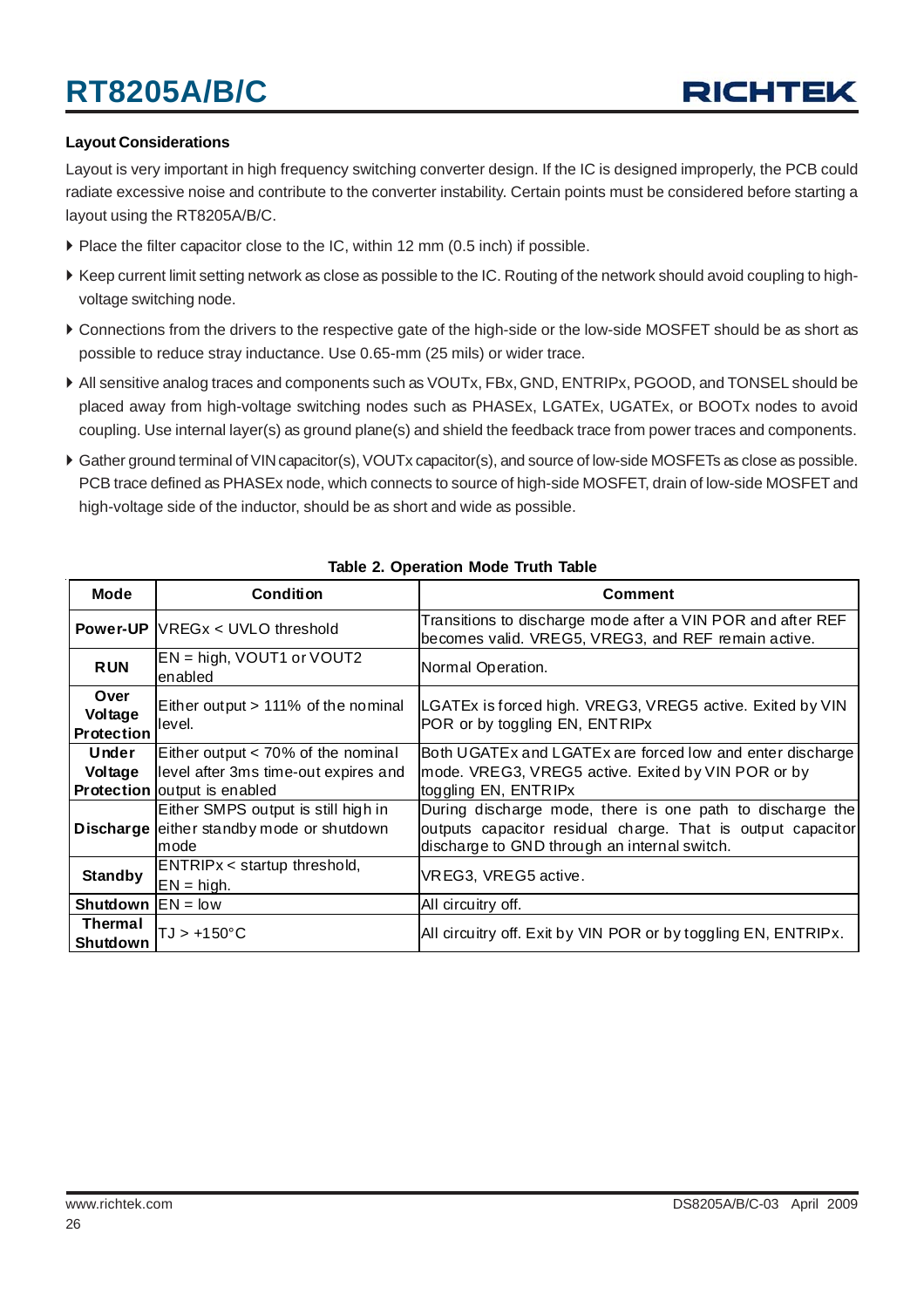

| EN<br>(V)                       | <b>ENTRIP1</b><br>(V)                           | <b>ENTRIP2</b><br>(V)                        | VREG5                          | VREG3                           | SMPS1                      | SMPS2                     |
|---------------------------------|-------------------------------------------------|----------------------------------------------|--------------------------------|---------------------------------|----------------------------|---------------------------|
| Low                             | X                                               | X                                            | Off                            | Off                             | Off                        | Off                       |
| "> $1V$ "<br>$\Rightarrow$ High | Low                                             | Low                                          | On<br>(after REF<br>powers up) | On<br>(after REF<br>powers up)  | Off                        | Off                       |
| "> $1V$ "<br>$\Rightarrow$ High | Low                                             | High                                         | On<br>(after REF<br>powers up) | On<br>(after REF<br>powers up)  | Off                        | On                        |
| "> $1V$ "<br>$\Rightarrow$ High | High<br>(after ENTRIP2 is<br>high without 60us) | High                                         | On<br>(after REF<br>powers up) | On.<br>(after REF<br>powers up) | On.<br>(after<br>SMPS2 on) | On                        |
| " $>1V$ "<br>$\Rightarrow$ High | High                                            | Low                                          | On<br>(after REF<br>powers up) | On<br>(after REF<br>powers up)  | On                         | Off                       |
| "> $1V$ "<br>$\Rightarrow$ High | High                                            | High (after ENTRIP1<br>is high without 60us) | On<br>(after REF<br>powers up) | On<br>(after REF<br>powers up)  | ON                         | On<br>(after<br>SMPS1 on) |
| "> $1V$ "<br>$\Rightarrow$ High | High                                            | High                                         | On<br>(after REF<br>powers up) | On<br>(after REF<br>powers up)  | On                         | On                        |

**Table 3. Power-Up Sequencing**